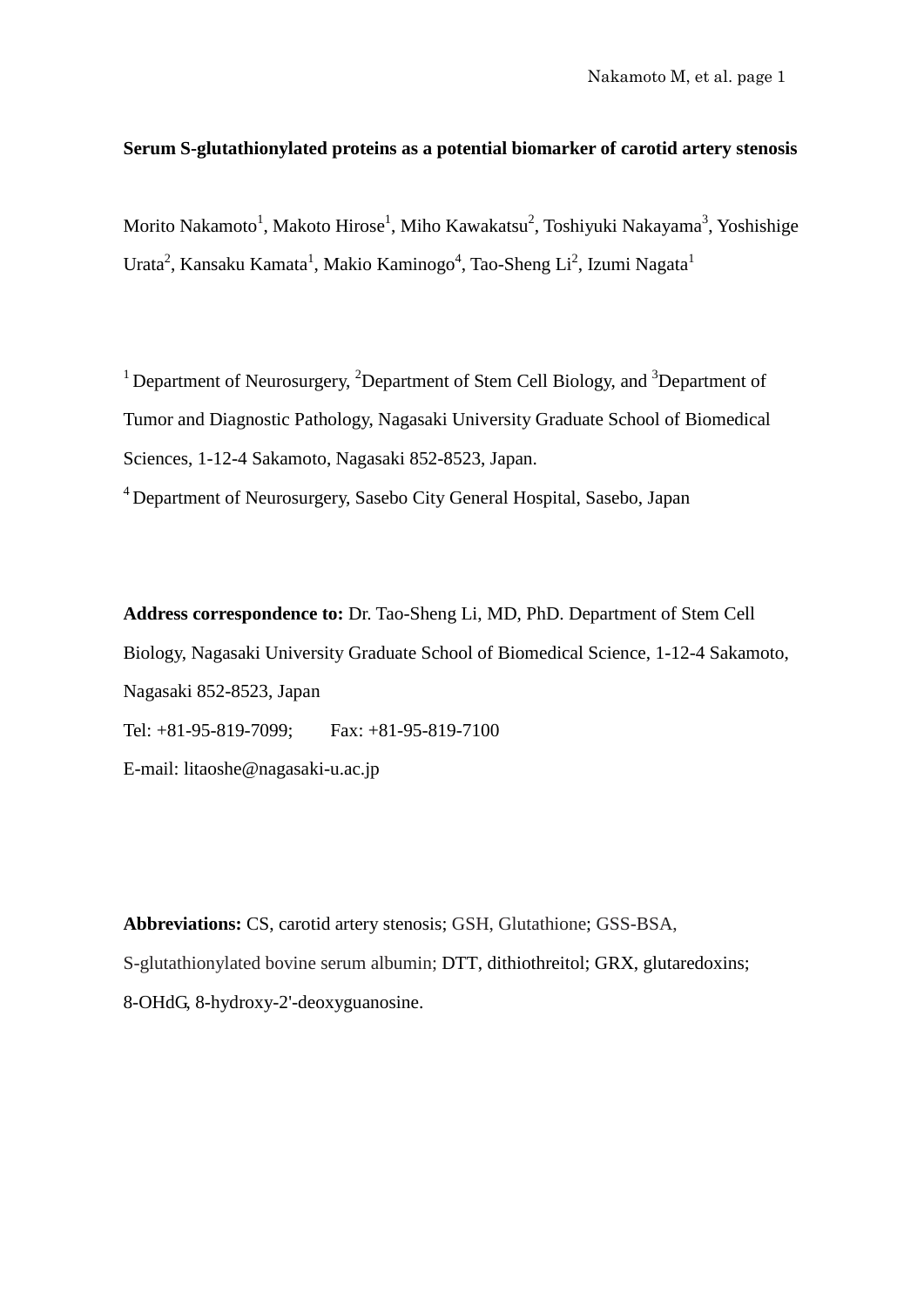#### **Abstract**

**Objectives:** As oxidative stress is known to be associated with the development of atherosclerosis, we investigated whether the serum S-glutathionylated proteins were increased in patients with carotid artery stenosis (CS).

**Design and Methods:** Fifty-four patients with CS and 20 age-matched non-CS patients were involved in this study. S-glutathionylated proteins in serum were examined by immunoblot analysis using an antibody against S-glutathionylated bovine serum albumin. **Results:** The antibody against S-glutathionylated bovine serum albumin was confirmed to specifically recognize the serum S-glutathionylated proteins in patient samples. The S-glutathionylated proteins in serum were significantly increased in the patients with CS  $(p<0.01)$  compared to the non-CS patients, and the increase did not depend on the stage of CS. Logistic regression analysis revealed that the serum levels of S-glutathionylated proteins were associated with the development of CS (*p<0.01*).

**Conclusions:** Oxidative stress likely contributes to the development of CS, and serum S-glutathionylated proteins may be a potential biomarker of CS.

**Keywords:** carotid artery stenosis, *S*-glutathionylated protein, oxidative stress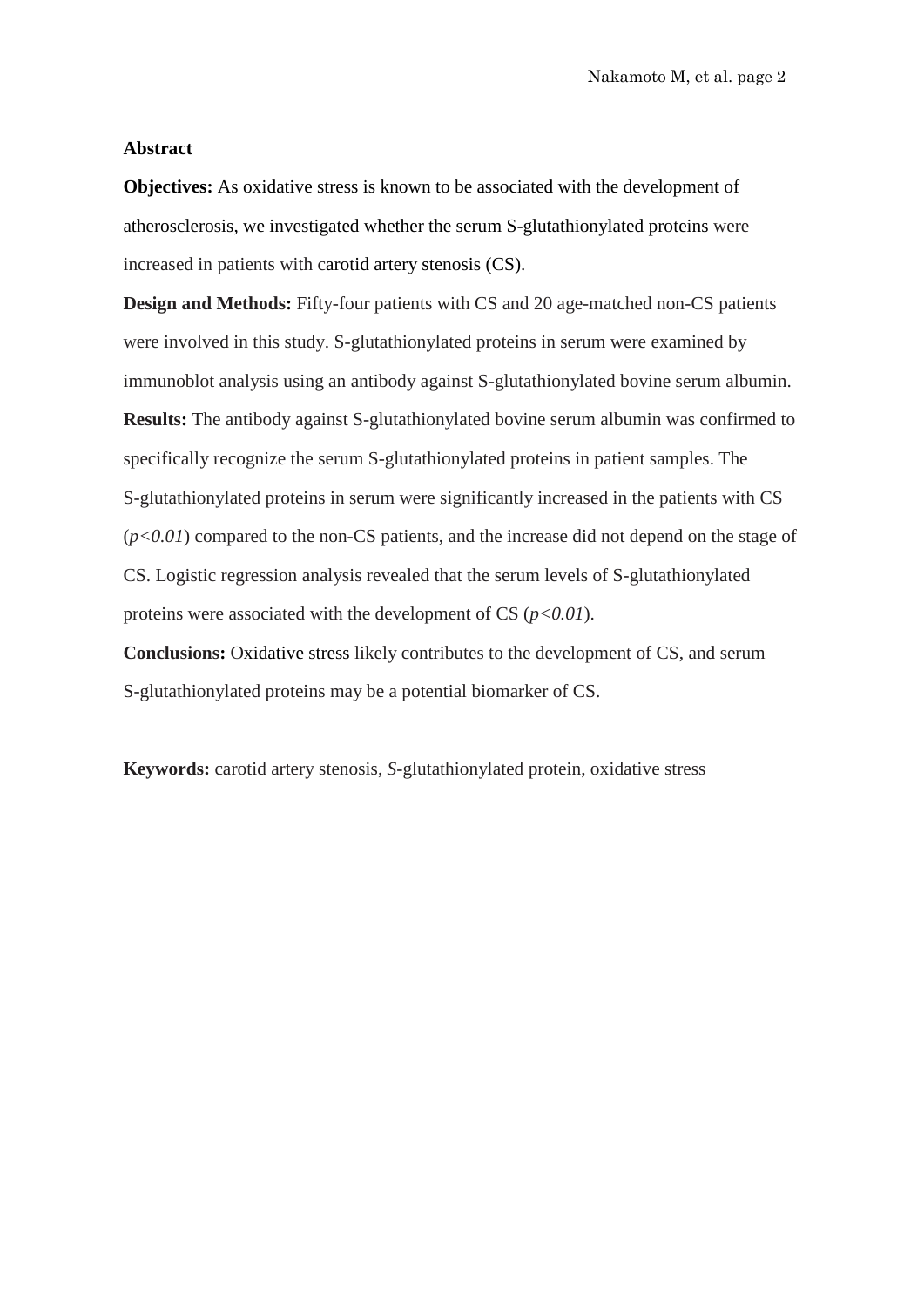#### **Introduction**

Atherosclerotic carotid artery stenosis (CS) is one of the common cerebrovascular diseases that can cause stroke. Carotid endarterectomy or carotid artery stenting are effective treatments to reduce the risk of stroke due to CS [1,2]. However, these treatments are associated with high rates of mortality and morbidity, and they are only acceptable for patients with high-risk symptomatic CS [1,2]. Therefore, the diagnosis of asymptomatic stenosis during the early stage is essential for preventing the progression of CS. Unfortunately, there is no specific and sensitive biomarker for the clinical diagnosis of CS, especially for asymptomatic patients at an early stage of the disease.

Oxidative stress can damage macromolecules such as DNA, lipids, and proteins. Various oxidants, such as those produced by lipid peroxidation and protein oxidation, induce the expression of vascular cell adhesion molecule-1 and monocyte chemotactic protein-1 in endothelial cells, which improve endothelial monocyte adhesion and monocyte infiltration and contribute to the initiation and/or progression of atherosclerosis [3-6]. Although oxidative stress is an important determinant in the development of inflammation, cancers, and cardiovascular disorders [7-9], its association with carotid stenosis has not been fully defined.

Glutathione (GSH) and GSH-related enzymes, such as GSH peroxidase and glutathione S-transferase, are thought to play an important role in protecting the vascular system against oxidative stress [7,10]. Under oxidative stress, S-glutathionylation of proteins occurs through thiol-disulfide exchange with oxidized glutathione or through the reaction of oxidant-induced protein thiyl radicals with reduced glutathione [10]. This modification helps to protect proteins against irreversible oxidation [11]. Recent studies have demonstrated that S-glutathionylation can produce discrete modulatory effects on protein function [12,13]. Therefore, S-glutathionylated proteins have been actively investigated with reference to problems of biological interest and as potential biomarkers of human diseases associated with oxidative stress [11,14-16].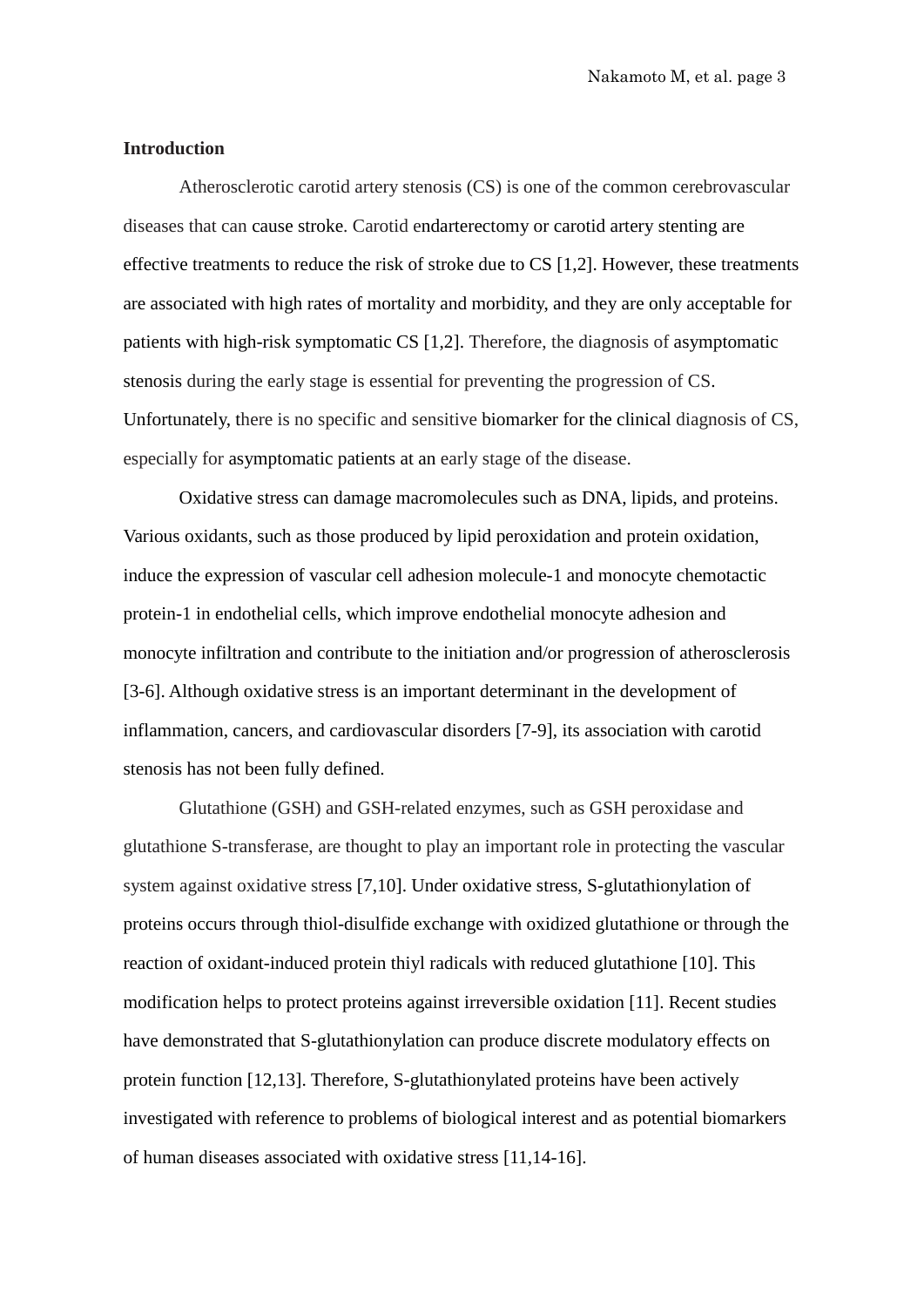In this study, we developed an antibody to specifically recognize the S-glutathionylated proteins, and then we investigated whether the serum S-glutathionylated proteins increased in patients with different stages of CS.

#### **Materials and Methods**

#### **Patients**

We enrolled 54 patients who visited the Department of Neurosurgery at Nagasaki University Hospital and underwent an examination of the carotid artery through carotid duplex ultrasound. The medical history was taken, and a physical examination and laboratory tests were performed for all subjects. Twenty age-matched patients without internal carotid artery stenosis were used as controls. This study was approved by the ethics committees of Nagasaki University Hospital, and all participants gave written informed consent prior to the commencement of study.

#### **Development of an antibody to measure S-glutathionylated proteins**

The development of an antibody that can specifically detect the serum S-glutathionylated proteins in patients was performed as described by [Hjelle OP](http://www.ncbi.nlm.nih.gov/sites/entrez?Db=pubmed&Cmd=Search&Term=%22Hjelle%20OP%22%5BAuthor%5D&itool=EntrezSystem2.PEntrez.Pubmed.Pubmed_ResultsPanel.Pubmed_DiscoveryPanel.Pubmed_RVAbstractPlus) *et al*. [17] with slight modification. Briefly, S-glutathionylated bovine serum albumin (GSS-BSA) was used to immunize rabbits to generate the anti-GSS-BSA antibody. After 2 months of immunization, serum was collected for the following immunoblot analysis and used at a 2000-fold dilution.

#### **Immunoblot analysis of S-glutathionylated proteins in serum**

Blood samples were collected from patients 1-2 days before surgery. After centrifugation at 4°C, the serum was immediately collected and stored at -80°C until analysis. A total of 10 μl of serum was treated with 300 μl of Laemmli's denatured solution. The samples (10 μl) were electrophoresed on 7.5% SDS polyacrylamide gels in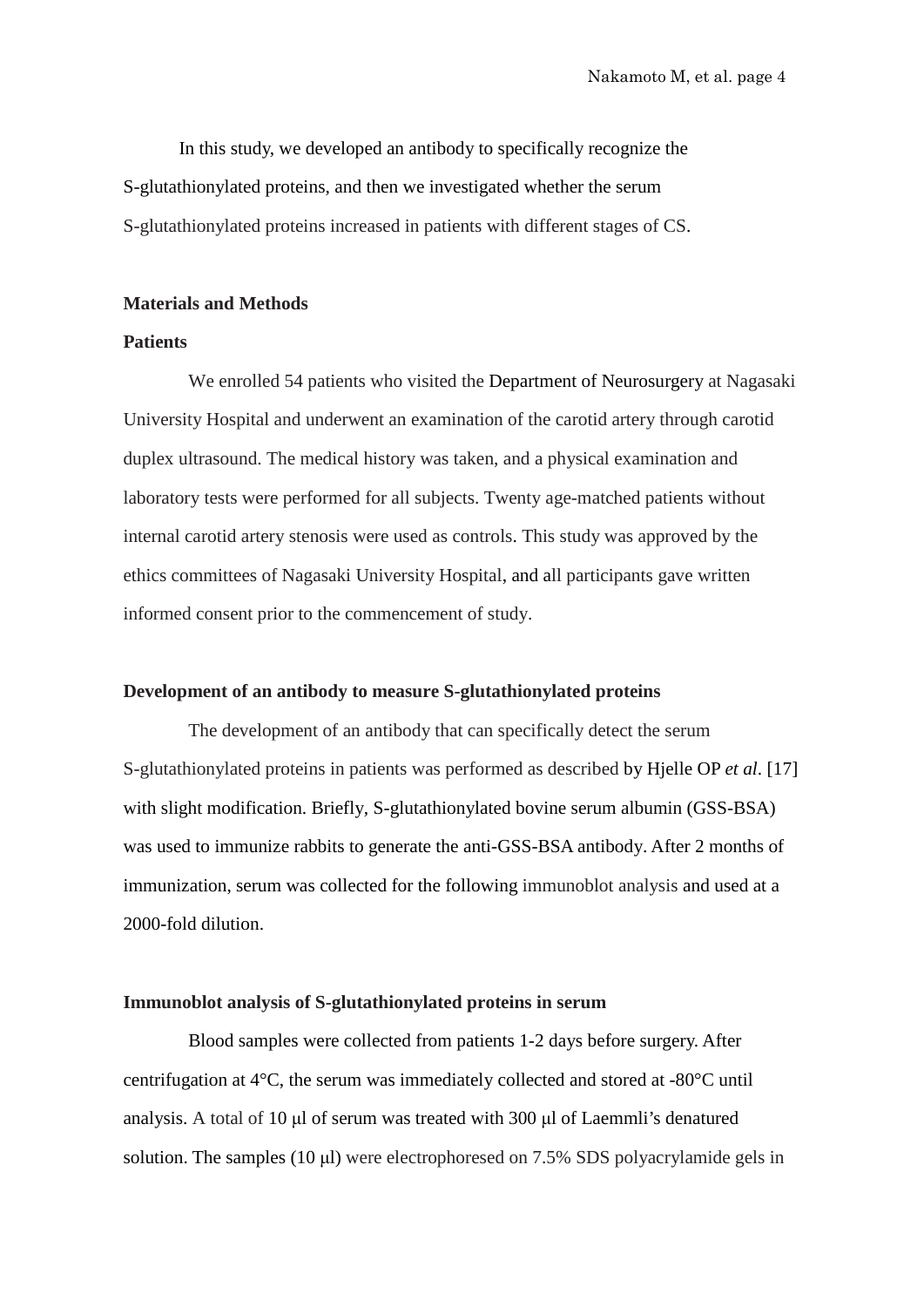the absence of dithiothreitol (DTT), and the proteins in the gels were transferred to nitrocellulose membranes. The membranes were blocked with 5% non-fat dry milk in Tris-buffered saline and then incubated with the anti GSS-BSA antibody overnight at 4°C. After three washes, the membranes were incubated with horseradish peroxidase-conjugated anti-IgG antibodies. Proteins in the membranes were then visualized using an enhanced chemiluminescence detection kit (Amersham Biosciences). The intensity of the bands ranging from 35 to 250 kDa was measured as described previously [18], and we loaded different concentrations (5, 10, 20 ng) of S-glutathionylated bovine serum albumin as internal controls to establish a standard curve for each Western blot.

#### **Immunohistochemical staining**

The carotid artery tissues from endarterectomy were fixed, and tissues with obvious atherosclerotic lesions were selected to be embedded in paraffin. To detect the oxidative stress-associated damage in carotid artery tissues with atherosclerotic lesions, 5-μm-thick tissue slices were stained with an immunohistochemical technique, as described previously [19]. Primary monoclonal antibodies against human 8-OHdG (a marker for oxidative DNA damage), 4HNE (a marker for lipid oxidation), and dityrosine (a marker for protein oxidation) (JaICA, Shizuoka, Japan) were used to detect the oxidative stress-induced damage in the carotid artery tissues. Sections were washed three times and then incubated with a FITC-conjugated secondary antibody (Dako). Nuclei were stained with DAPI. Carotid artery tissues from patients who received surgical treatment for other diseases were used as control.

#### **Statistical analysis**

The statistical analysis was performed using Stat-View (version 4.5, Abacus Concepts Inc., Calabasus, CA, USA). One-way ANOVA was used to compare continuous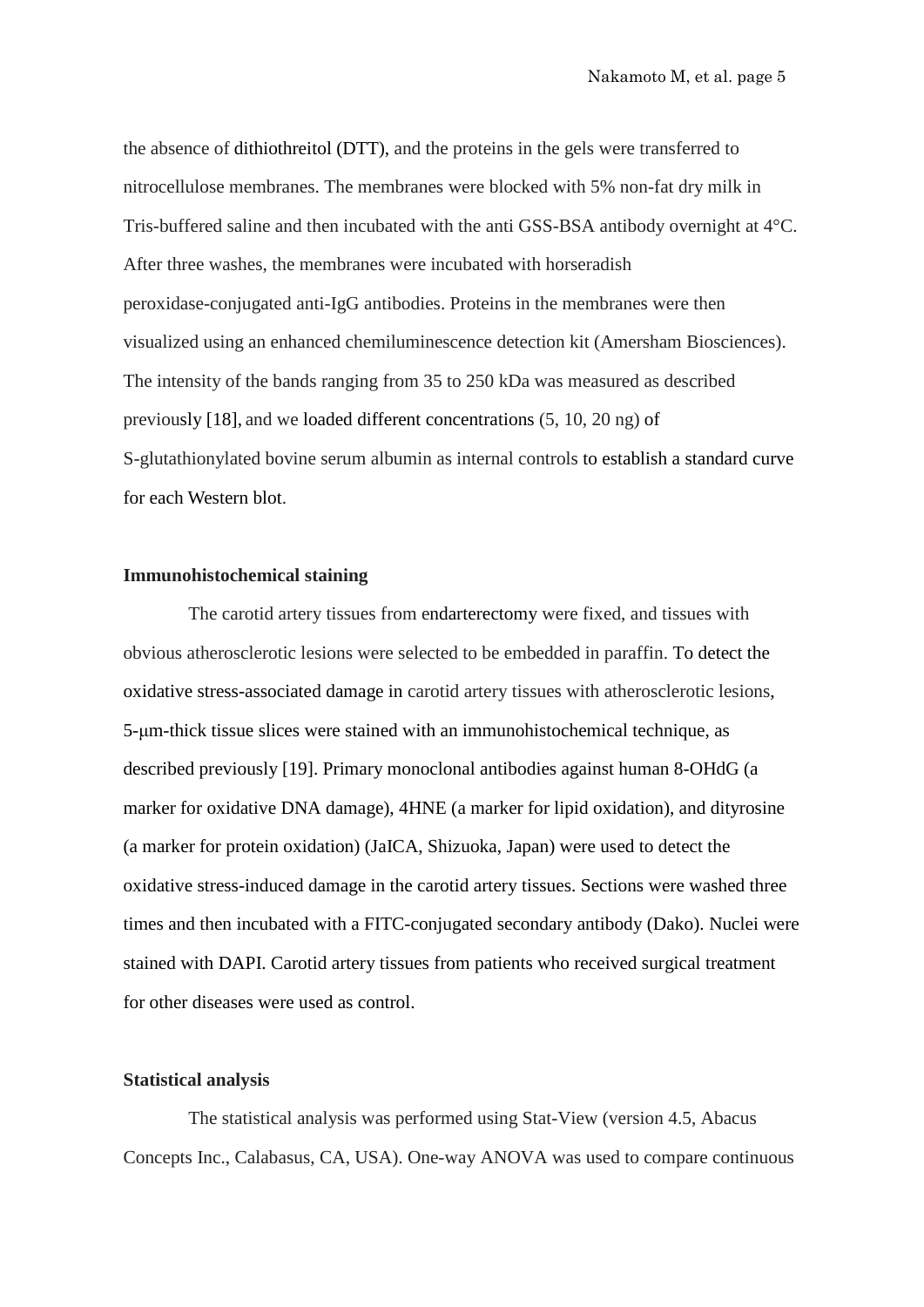variables, and the Tukey-Kramer test was used for multiple comparisons. When appropriate, two-way cross-tabulation with the chi-square test was used for binary variables to compare differences between groups. Statistically significant differences among groups were analyzed by the Kruskal-Wallis test with Dunn's test. When S-glutathionylated proteins were undetectable by immunoblot analysis, a score of 0 was assigned. According to the North America Symptomatic Carotid Endarterectomy Trial (NASCET) criteria [20], we divided these CS patients into mild, moderate, and severe stages and assigned a score of 1, 2, or 3, respectively. The effect of *S*-glutathionylated proteins on the CS stage was analyzed using an ordinal logistic regression model with dyslipidemia, hypertension, smoking, diabetes, cardiovascular disease, and peripheral artery disease as covariates. Values of *p*<0.05 were considered statistically significant.

#### **Results**

#### **Clinical characteristics of patients**

According to the NASCET criteria [20], among the 54 patients with CS, 15 cases had mild stenosis (less than 50% stenosis), 10 cases had moderate stenosis (50-70% stenosis), and 29 cases had severe stenosis (more than 70% stenosis).

The characteristics of the patients, including their age, gender, and a collection of potential risk factors, are listed in the table (*Table 1*). Compared to control non-CS patients, male gender, current smoking, and hypertension were significantly more frequent among the CS patients  $(p<0.05)$ , but all other parameters, including the complications of coronary artery disease and other peripheral artery diseases, were comparable between groups.

#### **Serum levels of S-glutathionylated proteins increased in CS patients**

To test the S-glutathionylation of proteins *in vitro*, 2 μl of serum from a healthy volunteer was incubated with 2 pmoles of  ${}^{35}S$ -GSH, 20 nmoles of glutathione disulfide,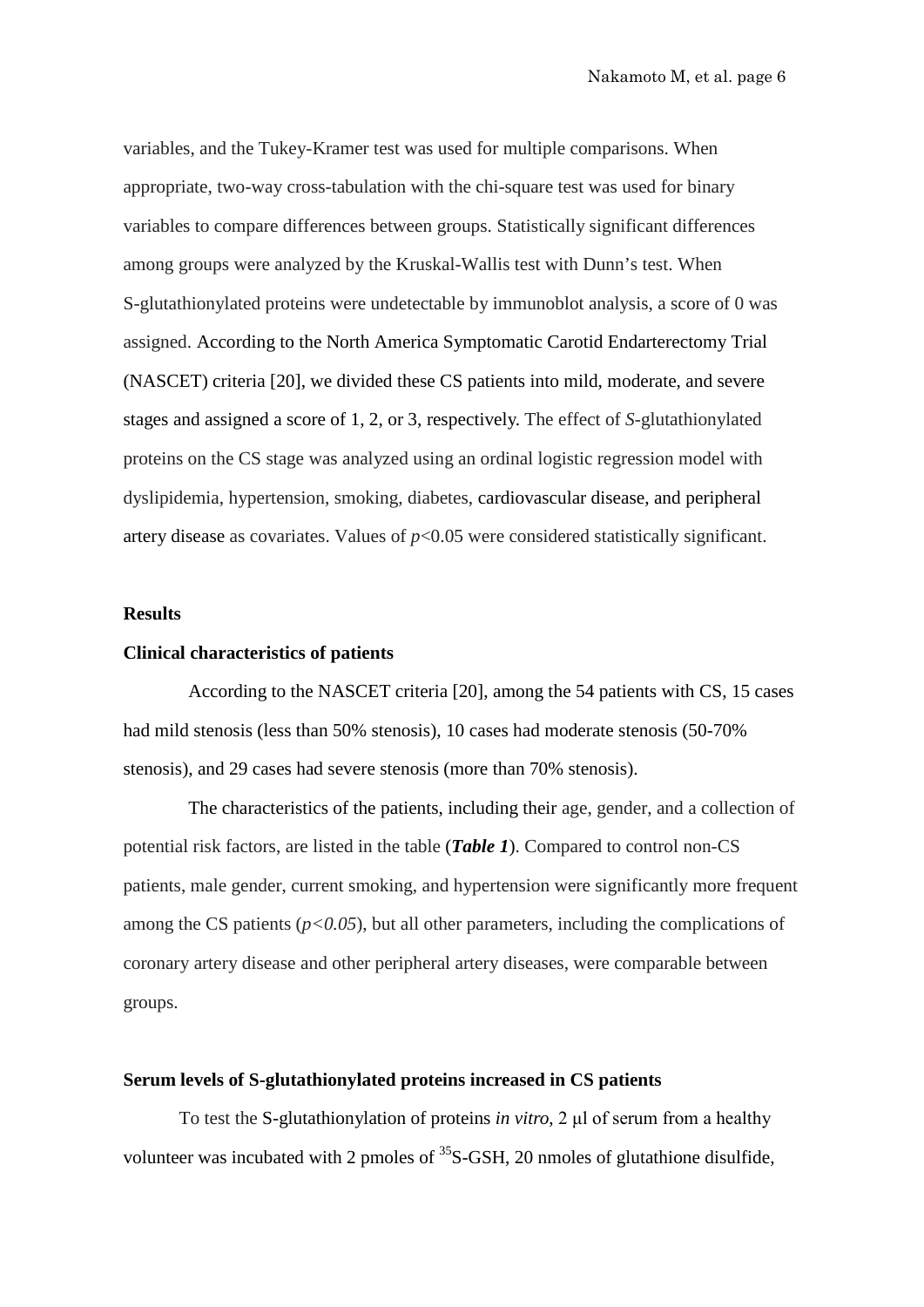and 100 nmoles of H<sub>2</sub>O<sub>2</sub> in 150 μl of phosphate-buffered saline at  $4^{\circ}$ C for 24 hrs. This incubation extensively induced the S-glutathionylation of serum proteins (lane 2, *Figure 1A*), but the S-glutathionylation was reversed by the addition of DTT, a small-molecule redox reagent (lane 3, *Figure 1A*), suggesting that the formation of S-glutathionylated proteins is redox dependent.

As shown in Figure 1B, the anti-GSS-BSA antibody that we produced reacted with GSS-BSA (positive control, lane 1, the left image in *Figure 1B*). This antibody also reacted with multiple S-glutathionylated proteins in serum from a CS patient (lane 2) and a patient with arteriosclerosis obliterans who were found to have an increase of serum S-glutathionylated proteins in our previous study [21] (lane 3, the left image in *Figure 1B*). Furthermore, compared to the patient with arteriosclerosis obliterans, the CS patient had thinner bands approximately 175 kDa but showed a distinct band approximately 35 kDa. As β-mercaptoethanol can recover the oxidized -SH residue, decomposition of S-glutathionylated proteins by stripping the membrane with β-mercaptoethanol resulted in a negative reaction with the anti-GSS-BSA antibody (the right image in *Figure 1B*). Furthermore, we confirmed that the anti-GSS-BSA antibody also reacted with another glutathionylated protein that made from transferrin (GSS-transferrin, lane 2), but did not react with the intact form of transferrin (lane 1, the left image in *Figure 1C*). The stripping of membrane with β-mercaptoethanol showed a negative reaction with the anti-GSS-BSA antibody (the right image in *Figure 1C*). This confirmed that the anti-GSS-BSA antibody could specifically recognize various S-glutathionylated proteins in serum.

A typical immunoblot is shown in Figure 2 (*Figure 2A*). Although a distinct thick band was detected that was approximately 175 kDa, the anti-GSS-BSA antibody recognized different sizes of S-glutathionylated proteins in serum, indirectly indicated the pan-glutathione nature of the anti-GSS-BSA antibody. Considering that S-glutathionylation of proteins generally occurs under oxidative stress and we did not know which S-glutathionylated protein would contribute to the development of CS, we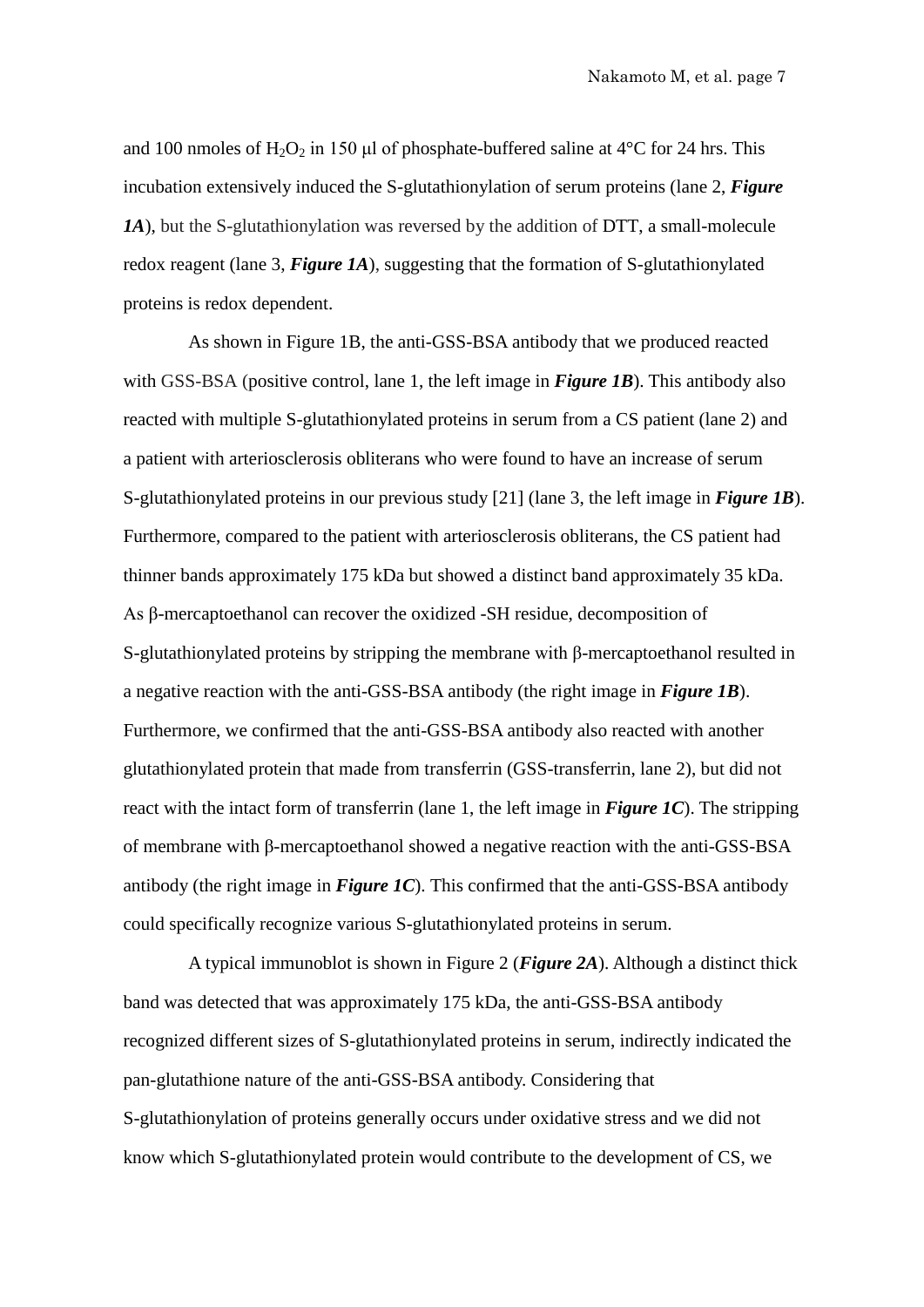measured all of the S-glutathionylated proteins ranging from 35 to 250 kDa, as marked (*Figure 2A*). The levels of S-glutathionylated proteins were significantly increased in patients with CS when compared to the control non-CS patients (*Figure 2B*).

We further investigated how the levels of S-glutathionylated proteins changed with the stages and characterizations of CS (*Figure 3*). The median level of S-glutathionylated proteins was 0.91 in the control subjects, 1.75 in the patients with mild CS, 2.16 in the patients with moderate CS, and 2.44 in the patients with severe CS, respectively. Compared with the control subjects, the levels of *S*-glutathionylated proteins were significantly increased at all stages of CS (*Figure 3A*, *p<0.05*). Although the levels of S-glutathionylated proteins were slightly increased in more severe stages of CS, there was no significant difference among the three stages of CS.

Among the 39 patients who received carotid endarterectomy with moderate to severe CS, 20 patients were symptomatic and 19 patients were asymptomatic. According to the previously published criteria [22], 31 of the 39 patients were pathologically diagnosed as having unstable CS and only 8 patients were diagnosed as having stable CS. The level of S-glutathionylated proteins was not significantly different between patients with stable and unstable CS (*Figure 3B*), although the patients with unstable CS showed higher levels of S-glutathionylated proteins than those with stable CS. The sample size in this study may have been too small to detect significance. Similarly, the level of *S*-glutathionylated proteins was also not significantly different between patients with symptomatic and asymptomatic CS (*Figure 3C*). Interesting, the level of S-glutathionylated proteins in these CS patients complicated with coronary artery disease  $(1.65\pm0.78)$  was measured relatively lower than in those CS patients without coronary artery disease  $(2.12 \pm 1.62, p=0.37)$ . Although we have also measured the CRP, hsCRP, HbA1C, Protein C, total cholesterol, HDL-C, LDL-C in serum, all of these parameters in did not significantly differed between CS patients and control non-CS patients.

The relationship between S-glutathionylated proteins and CS was also analyzed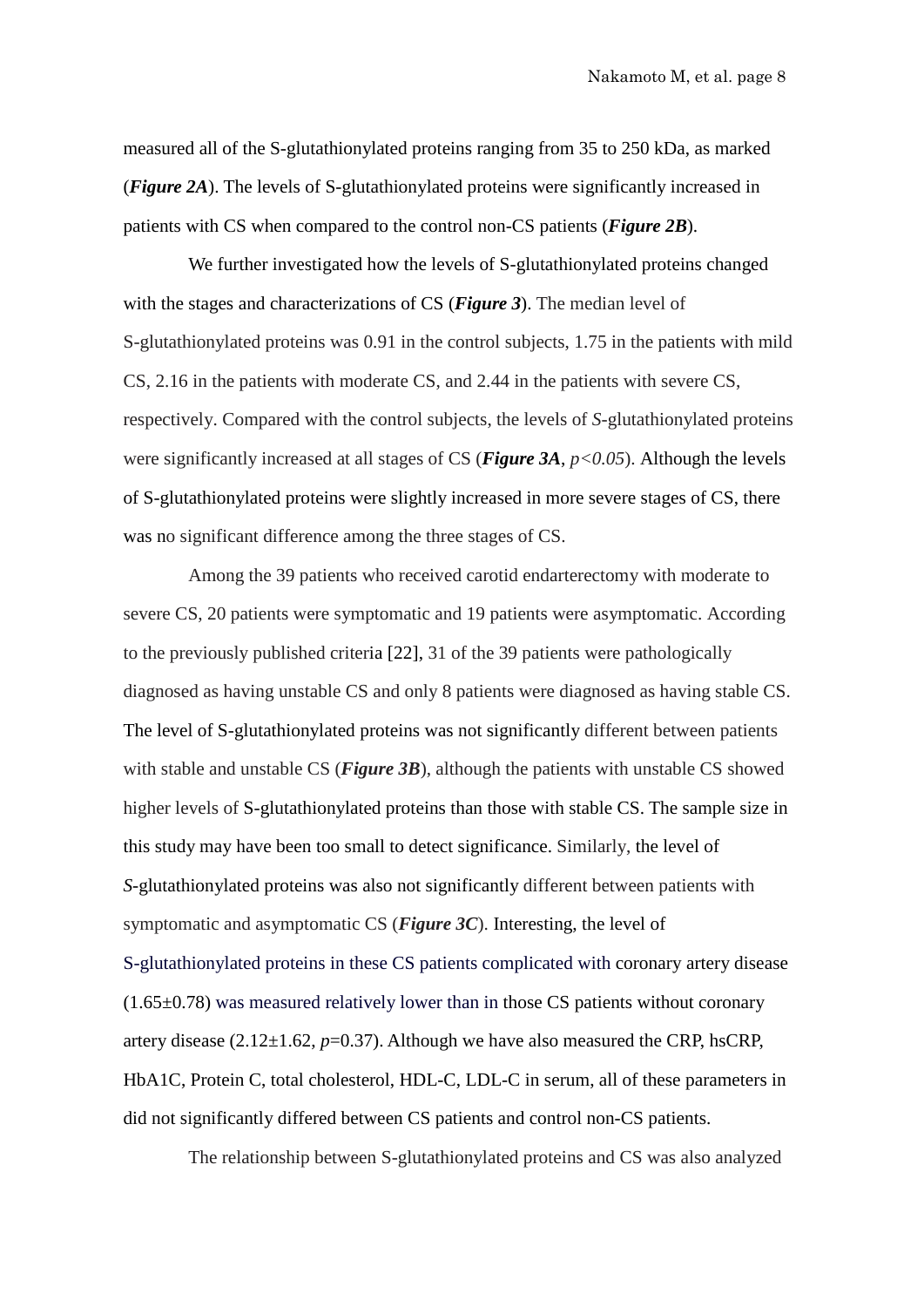using an ordinal logistic regression model with covariates (*Table 2*). The coefficient, standard error, and *p* value for the S-glutathionylated proteins were 0.067, 0.020, and 0.0013, respectively. Similarly, the *p* values for hypertension and smoking were less than 0.05. The data suggest that the S-glutathionylation of proteins in serum is likely associated with the progress of CS*.* However, the S-glutathionylation of proteins in serum did not significantly related with the gender, age, and the levels of CRP protein, total cholesterol, and LDL in serum.

#### **Oxidative stress-related damage in carotid artery tissue from patients with CS**

Immunohistochemical staining revealed that many cells strongly expressed several oxidative stress markers, including 8-OHdG (upper), 4HNE (middle), and dityrosine (lower), suggesting oxidative damage to DNA, lipids, and proteins in the carotid artery tissue from patients with CS (left panel, *Figure 4*). However, the expression levels of 8-OHdG, 4HNE, and dityrosine were negative or very low in the carotid artery from control subjects without CS (right panel, *Figure 4*).

#### **Discussion**

The most important finding of this study is that the levels of S-glutathionylated proteins were elevated in serum from patients with CS, even at the early stage. This indicates that serum S-glutathionylated proteins may be able to serve as potential independent biomarkers for CS. Immunohistological staining clearly revealed oxidative damage to the DNA, lipids, and proteins in the carotid artery tissues from CS patients, indicating that oxidative stress is likely associated with the development and/or progression of CS.

In healthy individuals, plasma contains abundant anti-oxidants, such as vitamin C, vitamin D, vitamin E, albumin, and GSH, which provide powerful protection against oxidative stress [23]. GSH is one of the most abundant anti-oxidants and plays a critical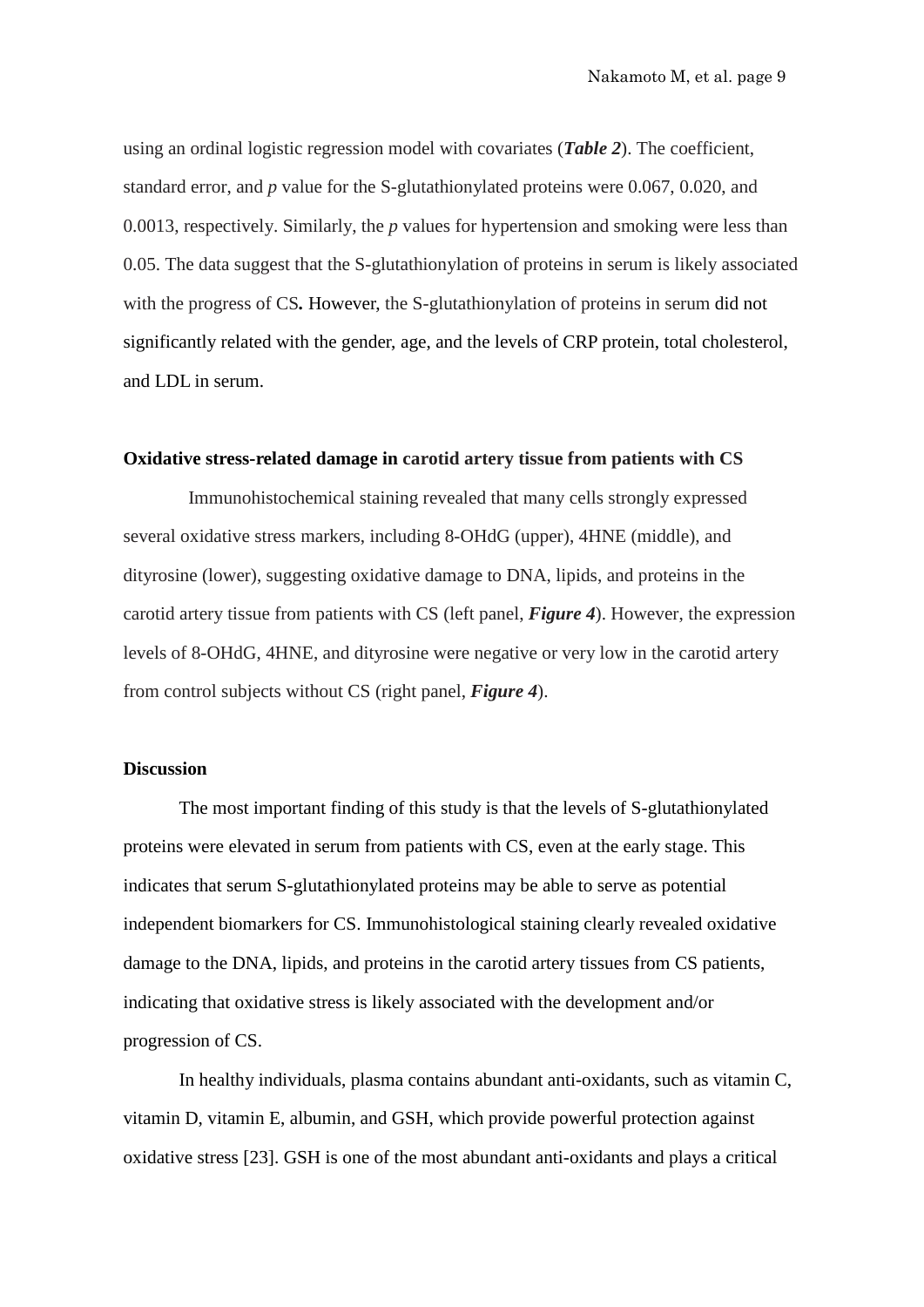role in protection from oxidative damage. Levels of GSH and oxidized forms of GSH in human plasma are generally kept at 2.8 μM and 0.14 μM, respectively, but these concentrations are influenced by aging and many pathological conditions [24,25].

Protein S-glutathionylation, the reversible binding of glutathione to protein thiols, is involved in protein redox regulation, storage of GSH, and protection of protein thiols from irreversible oxidation [26]. Protein S-glutathionylation levels increase under conditions of oxidative stress and are controlled by glutaredoxins (GRX) that, under physiological conditions, preferentially deglutathionylate cysteines and restore sulfhydryls [27]. An impairment of redox regulation implies an increase in the susceptibility of compromised individuals to oxidative stress [28]. We have recently reported that estradiol protects cardiovascular function by upregulating the GSH/GRX redox system to increase anti-apoptotic activity [29,30].

Altered levels of S-glutathionylated proteins have been recently demonstrated to associate with various pathologies, such as diabetes, atherosclerosis, inflammatory, and cancer [11,14-16]. In the present study, serum S-glutathionylated proteins were significantly increased in patients with CS, suggesting an imbalance of the redox state and protein thiols in the serum. However, further investigations are needed to clarify the actual involvement of protein S-glutathionylation in the development and/or progression of CS. In another study, the S-glutathionylated proteins in serum were found to differ between CS patients and patients with arteriosclerosis obliterans [21]. It will be interesting to determine whether the pattern of S-glutathionylated proteins in serum has disease specificity.

Many risk factors, such as hypertension, diabetes, obesity, dyslipidemia, smoking, and inflammation, have previously been reported to be associated with the development of CS [31]. Although multiple risk factors are likely to be more predictive than a single risk factor for CS [32], it is still difficult to identify patients with asymptomatic CS at the early stage of the disease. The serum level of S-glutathionylated proteins was significantly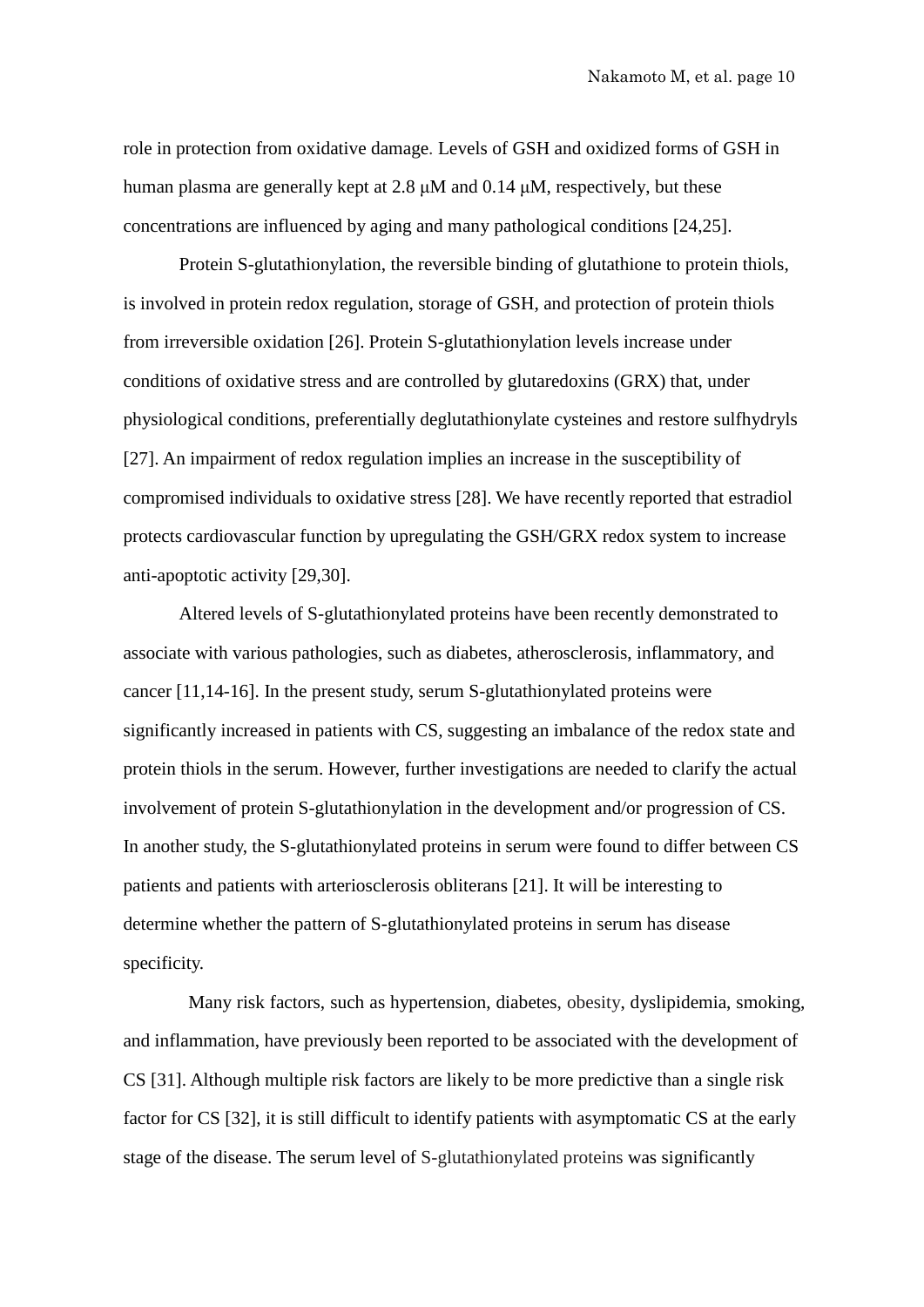increased in CS patients at an early stage, and it was associated with the development of CS by ordinal logistic regression analysis. Our results suggest that the level of S-glutathionylated proteins in serum might be a potential independent indicator of the development of CS.

Cigarette smoking is well-known as a major risk factor for atherosclerotic vascular diseases, including CS and stroke. In this study, nearly 40% of the CS patients were currently smokers, and ordinal logistic regression analysis showed a significant relationship between CS and smoking. As cigarette smoking is well-known to induce oxidative stress, it will be interesting to determine the causal relationship between cigarette smoking and the S-glutathionylation of proteins in serum, which contribute to the development of CS.

Although the level of S-glutathionylated proteins may be a potential biomarker for CS, it is not likely to be sufficiently sensitive to distinguish the stages (early *vs.* severe) and types (unstable *vs.* stable; symptomatic *vs.* asymptomatic) of disease. We did not also show the advantages of S-glutathionylated proteins in serum as a biomarker of CS, by comparing with other biomarkers that have been reported previously by other groups [33-36]. Otherwise, the small numbers of patients in this study limited us to achieve significance of many other common risk factors, such as dyslipedemia and inflammatory, that has previously been demonstrated to contribute the development of CS. Further study involving in a large size of population will be needed to confirm the sensitivity and specificity of the S-glutathionylation of proteins in serum as a biomarker of CS.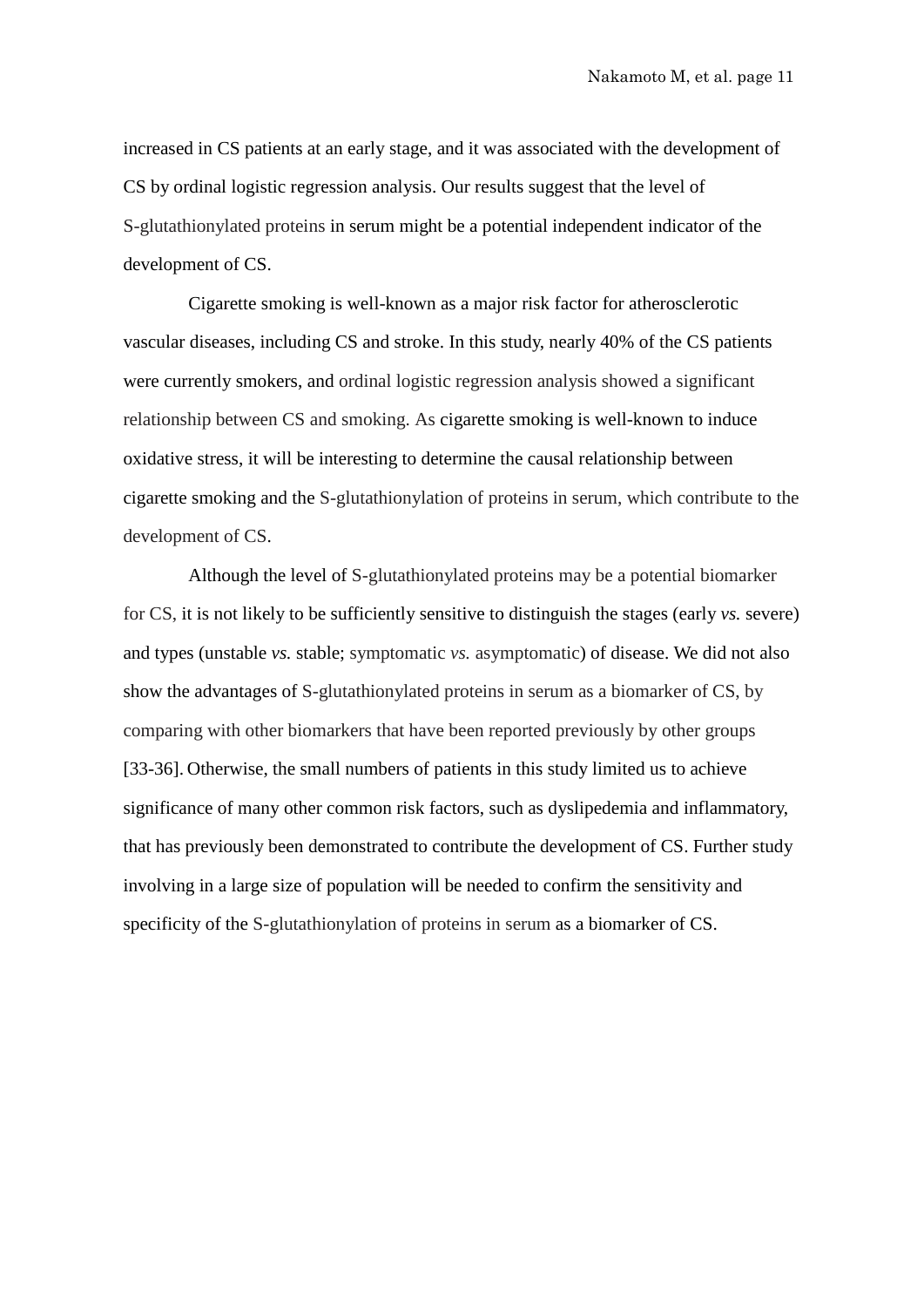### **Acknowledgments**

This work was supported in part by Grants-in-aid through the Groval Center of Excellence program from the Ministry of Education, Science, Sports, Culture, and Technology of Japan.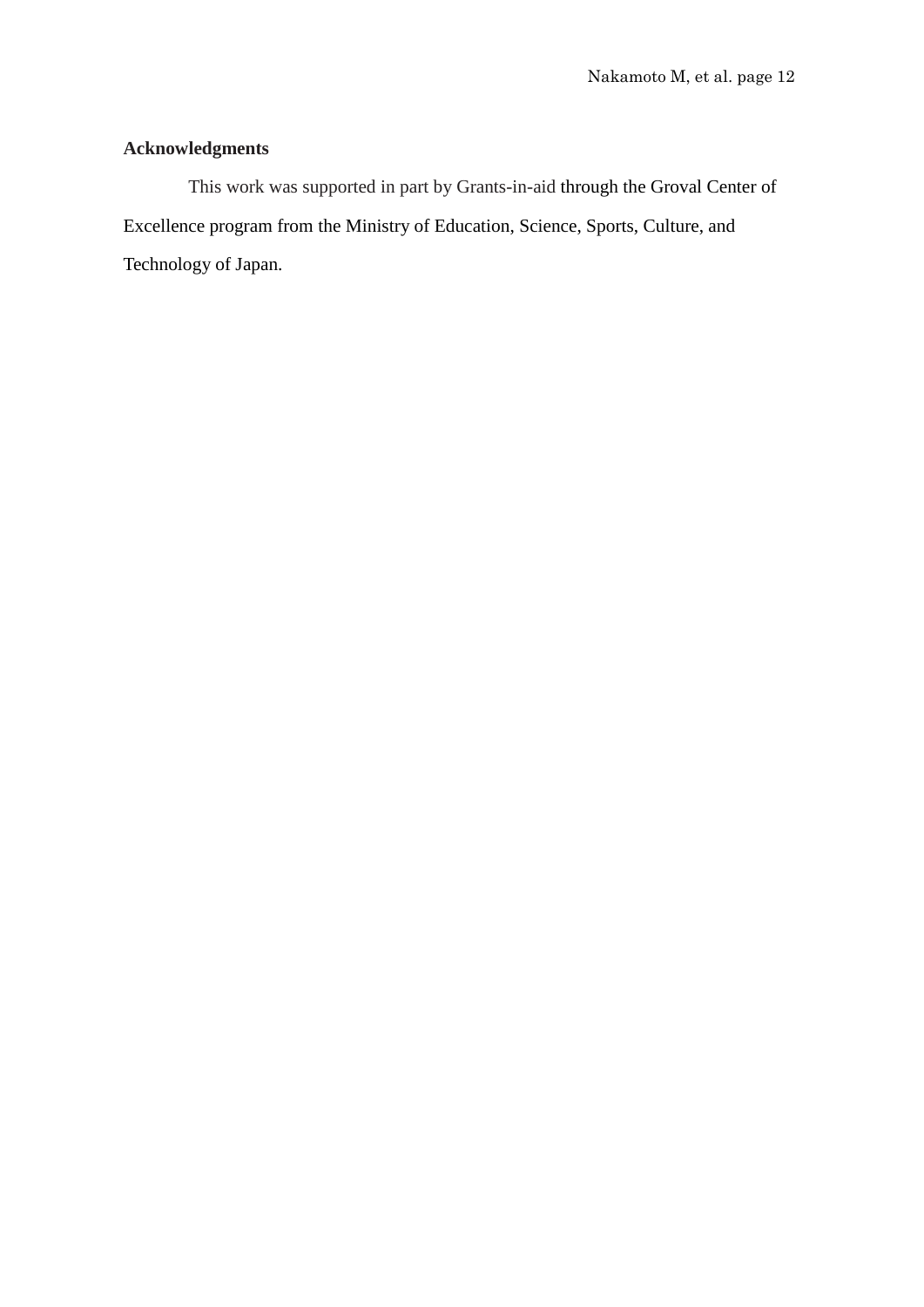#### **References**

- 1. R.W. 2<sup>nd</sup>, Hobson, W.C. Mackey, E. Ascher, et al, Management of atherosclerotic [carotid artery disease: clinical practice guidelines of the Society for Vascular Surgery.](http://www.ncbi.nlm.nih.gov/pubmed/18644494) J. Vasc. Surg. 48 (2008) 480-486.
- 2. P. Meier, G. Knapp, U. Tamhane, S. Chaturvedi, H.S. Gurm, [Short term and](http://www.ncbi.nlm.nih.gov/pubmed/20154049)  [intermediate term comparison of endarterectomy versus stenting for carotid artery](http://www.ncbi.nlm.nih.gov/pubmed/20154049)  [stenosis: systematic review and meta-analysis of randomised controlled clinical trials.](http://www.ncbi.nlm.nih.gov/pubmed/20154049) BMJ. 340 (2010) c467.
- 3. J.A. Berliner, M.C. Territo, A. Sevanian, S. Ramin, J.A. Kim, B. Bamshad, Minimally modified low density lipoprotein stimulates monocyte endothelial interactions. J. Clin. Invest. 85 (1990) 1260-1266.
- 4. L.T. Malden, A. Chit, F.W. Raimes, R. Ross, The influence of oxidatively modified low density lipoprotein on expression of platelet-derived growth factor by human monocyte-derived macrophages. J. Biol. Chem. 25 (1991) 213-222.
- 5. J. Vásquez-Vivar, B. Kalyanaraman, N. Hogg, et al, Superoxide generation by endothelial nitric oxide synthase: The influence of cofactors. Proc. Natl. Acad. Sci. USA. 95 (1998) 9220-9225.
- 6. M. Ozaki, S. Kawashima, T. Yamashita, et al, Overexpression of endothelial nitric oxide synthase accelerates atherosclerotic lesion formation in apoE-deficient mice. J. Clin. Invest. 110 (2002) 331-340.
- 7. S. Kobayashi, N. Inoue, H. Azumi, et al, Expressional changes of the vascular antioxidant system in atherosclerotic coronary arteries. J. Atheroscler. Thromb. 9 (2002) 184-190.
- 8. T. Kondo, M. Hirose, K. Kageyama, Role of oxidative stress and redox regulation in atherosclerosis. J. Atheroscler. Thromb. 16: (2009) 532-538.
- 9. T. Finkel, N.J. Holbrook, Oxidants, oxidative stress and the biology of aging. Nature. 408 (2000) 239-247.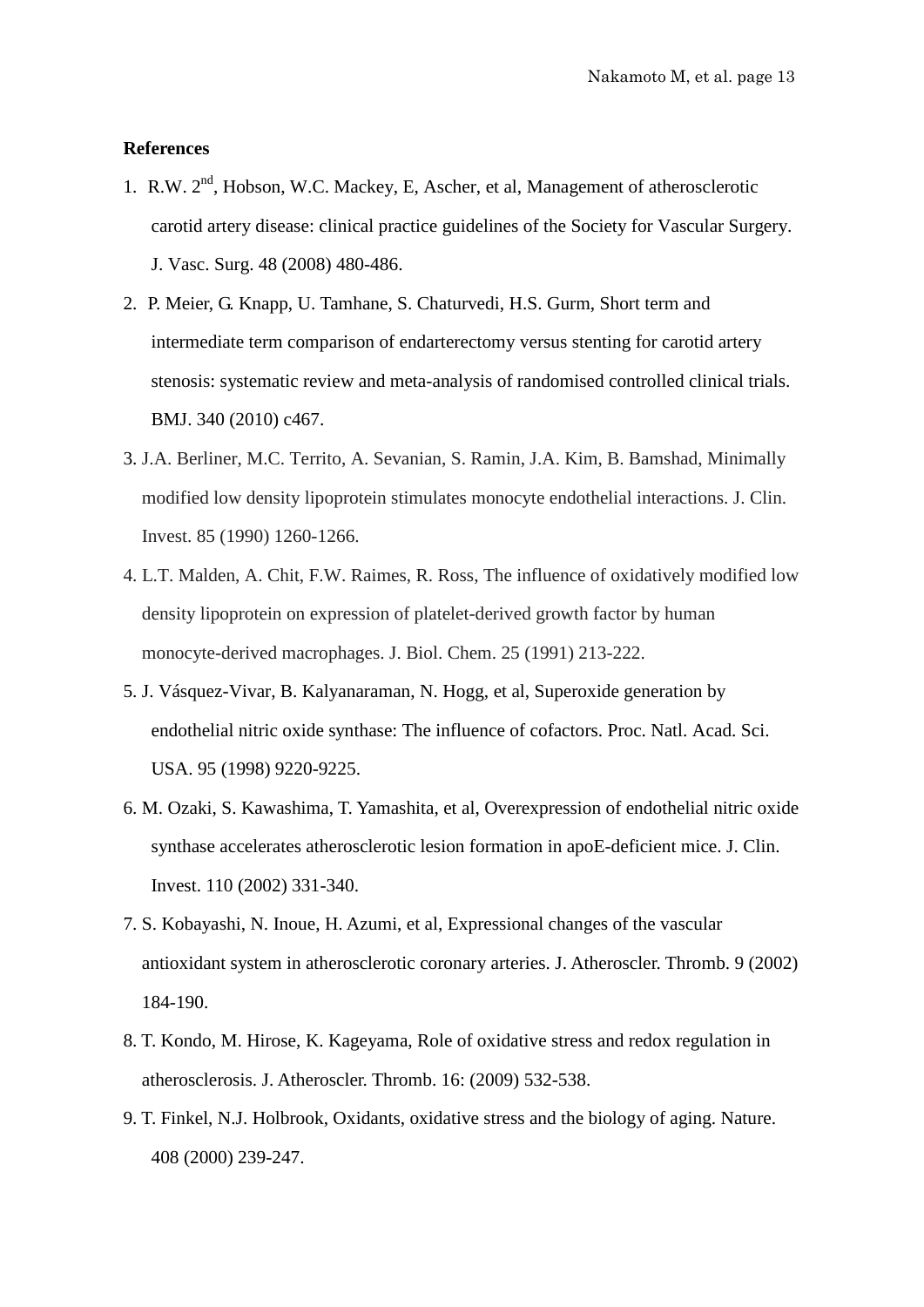- 10. J.D. Hayes, L.I. McLellan, [Glutathione and glutathione-dependent enzymes represent](http://www.ncbi.nlm.nih.gov/pubmed/10517533)  [a co-ordinately regulated defence against oxidative stress.](http://www.ncbi.nlm.nih.gov/pubmed/10517533) Free Radic. Res. 31 (1999) 273-300.
- 11. P. Klatt, S. Lamas, [Regulation of protein function by S-glutathiolation in response to](http://www.ncbi.nlm.nih.gov/pubmed/10931175)  [oxidative and nitrosative stress.](http://www.ncbi.nlm.nih.gov/pubmed/10931175) Eur. J. Biochem. 267 (2000) 4928-4944.
- 12. D. [Giustarini ,](http://www.ncbi.nlm.nih.gov/pubmed?term=%22Giustarini%20D%22%5BAuthor%5D) R. [Rossi,](http://www.ncbi.nlm.nih.gov/pubmed?term=%22Rossi%20R%22%5BAuthor%5D) A. Milzani, R. Colombo, I. [Dalle-Donne,](http://www.ncbi.nlm.nih.gov/pubmed?term=%22Dalle-Donne%20I%22%5BAuthor%5D) S-glutathionylation: from redox regulation of protein functions to human diseases. J. [Cell Mol.](http://www.ncbi.nlm.nih.gov/pubmed?term=S-glutathionylation%20can%20produce%20discrete%20modulatory%20effects%20on%20protein%20function) Med. 8 (2004) 201-212.
- 13. M.D. Shelton, J.J. Mieyal, Regulation by reversible S-glutathionylation: molecular targets implicated in inflammatory diseases. Mol. [Cells.](http://www.ncbi.nlm.nih.gov/pubmed/18483468?dopt=Abstract) 25 (2008) 332-346.
- 14. T. Niwa, C. Naito, A.H. Mawjood, K. Imai, Increased glutathionyl hemoglobin in diabetes mellitus and hyperlipidemia demonstrated by liquid chromatography/ electrospray ionization-mass spectrometry. Clin. Chem. 46 (2000) 82-88.
- 15. M.D. Shelton, T.S. Kern, J.J. Mieyal, [Glutaredoxin regulates nuclear factor kappa-B](http://www.ncbi.nlm.nih.gov/pubmed/17324929)  [and intercellular adhesion molecule in Müller cells: model of diabetic retinopathy.](http://www.ncbi.nlm.nih.gov/pubmed/17324929) J. Biol. Chem. 282 (2007) 12467-12474.
- 16. D.M. Townsend, Y. Manevich, L. He, et al, [Nitrosative stress-induced](http://www.ncbi.nlm.nih.gov/pubmed/19773442)  [s-glutathionylation of protein disulfide isomerase leads to activation of the unfolded](http://www.ncbi.nlm.nih.gov/pubmed/19773442)  [protein response.](http://www.ncbi.nlm.nih.gov/pubmed/19773442) Cancer Res. 69 (2009) 7626-7634.
- 17. O.P. Hjelle, F.A. Chaudhry, O.P. Ottersen, Antisera to glutathione: characterization and immunocytochemical application to the rat cerebellum. Eur. J. Neurosci. 6 (1994) 793-804.
- 18. J. [Pizzonia,](http://www.ncbi.nlm.nih.gov/pubmed?term=%22Pizzonia%20J%22%5BAuthor%5D) Electrophoresis gel image processing and analysis using the KODAK 1D software. [Biotechniques.](http://www.ncbi.nlm.nih.gov/pubmed?term=EDAS%20290) 30 (2001) 1316-1320.
- 19. T.S. Li, T. [Kamota, M. Ohshima, et](http://www.ncbi.nlm.nih.gov/entrez/query.fcgi?db=pubmed&cmd=Retrieve&dopt=AbstractPlus&list_uids=16977302&query_hl=1&itool=pubmed_docsum) al, TGF-beta induces the differentiation of bone marrow stem cells into immature cardiomyocytes. Biochem. Biophys. Res. Commun. 366 (2008) 1074-1080.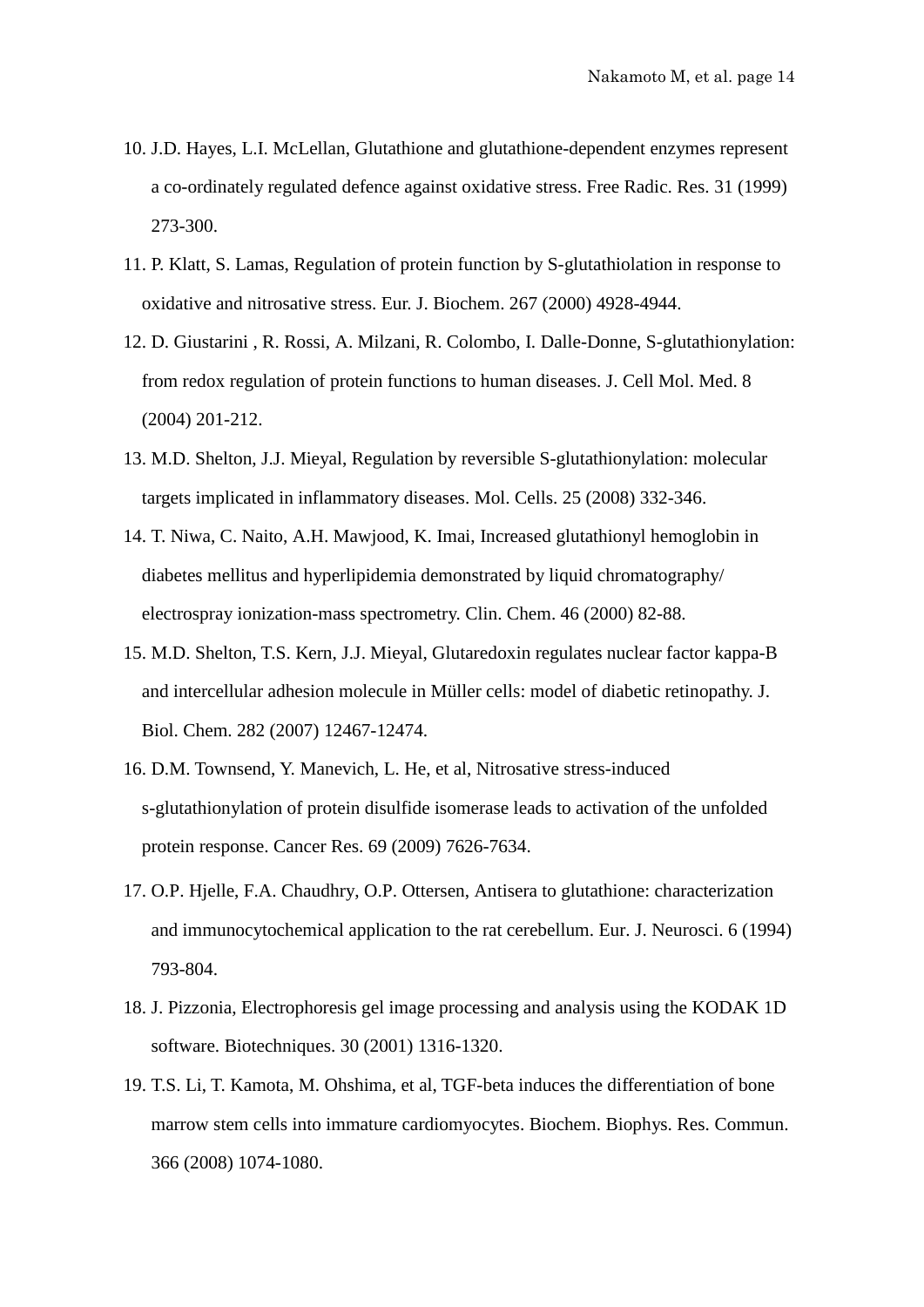- 20. G.B. Winkelaar, J.C. Chen, A.J. Salvian, D.C. Taylor, P.A. Teal, Y.N. Hsiang, [New](http://www.ncbi.nlm.nih.gov/pubmed/10359932)  [duplex ultrasound scan criteria for managing symptomatic 50% or greater carotid](http://www.ncbi.nlm.nih.gov/pubmed/10359932)  [stenosis.](http://www.ncbi.nlm.nih.gov/pubmed/10359932) J. Vasc. Surg. 29 (1999) 986-994.
- 21. K. Nonaka, N. Kume, Y. Urata, et al, [Serum levels of S-glutathionylated proteins as a](http://www.ncbi.nlm.nih.gov/pubmed/17186986)  [risk-marker for arteriosclerosis obliterans.](http://www.ncbi.nlm.nih.gov/pubmed/17186986) Circ. J. 71 (2007) 100-105.
- 22. M. Naghavi, P. Libby, E. Falk, et al, [From vulnerable plaque to vulnerable patient: a](http://www.ncbi.nlm.nih.gov/pubmed/14530185)  [call for new definitions and risk assessment strategies: Part I.](http://www.ncbi.nlm.nih.gov/pubmed/14530185) Circulation. 108 (2003) 1664-1672.
- 23. J.P. Jr Richie, L. Skowronski, P. Abraham, Y. Leutzinger, [Blood glutathione](http://www.ncbi.nlm.nih.gov/pubmed/8565235)  [concentrations in a large-scale human study.](http://www.ncbi.nlm.nih.gov/pubmed/8565235) Clin. Chem. 42 (1996) 64-70.
- 24. Harman D. The free radical theory of aging: effect of aging on serum copper levels. J Gerontol. 1965;20:151-3.
- 25. D. Steinberg, J.L. Witztum, [Is the oxidative modification hypothesis relevant to human](http://www.ncbi.nlm.nih.gov/pubmed/11980692)  [atherosclerosis? Do the antioxidant trials conducted to date refute the hypothesis?](http://www.ncbi.nlm.nih.gov/pubmed/11980692) Circulation. 105 (2002) 2107-2111.
- 26. D.P. Jones, J.L. Carlson, V.C. Mody, J. Cai, M.J. Lynn, P. Sternberg, Redox state of glutathione in human plasma. Free Radic. Biol. Med. 28 (2000) 625-635.
- 27. I. Dalle-Donne, A. Milzani, N. Gagliano, R. Colombo, D. Giustarini, R. Rossi, [Molecular mechanisms and potential clinical significance of S-glutathionylation.](http://www.ncbi.nlm.nih.gov/pubmed/18092936) Antioxid. Redox Signal. 10 (2008) 445-473.
- 28. S. Moriarty-Craige, D.P. Jones, Extracellular thiols and thiol/disulfide redox in metabolism. Annu. Rev. Nutr. 24 (2004) 481-509.
- 29. H. Murata, Y. Ihara, H. Nakamura, J. Yodoi, K. Sumikawa, T. Kondo, Glutaredin exerts antiapoptotic effect by regulating the redox state of Akt. J. Biol. Chem. 278 (2003) 50226-50233.
- 30. Y. Urata, Y. Ihara, H. Murata, et al, 17Beta-estradiol protects against oxidative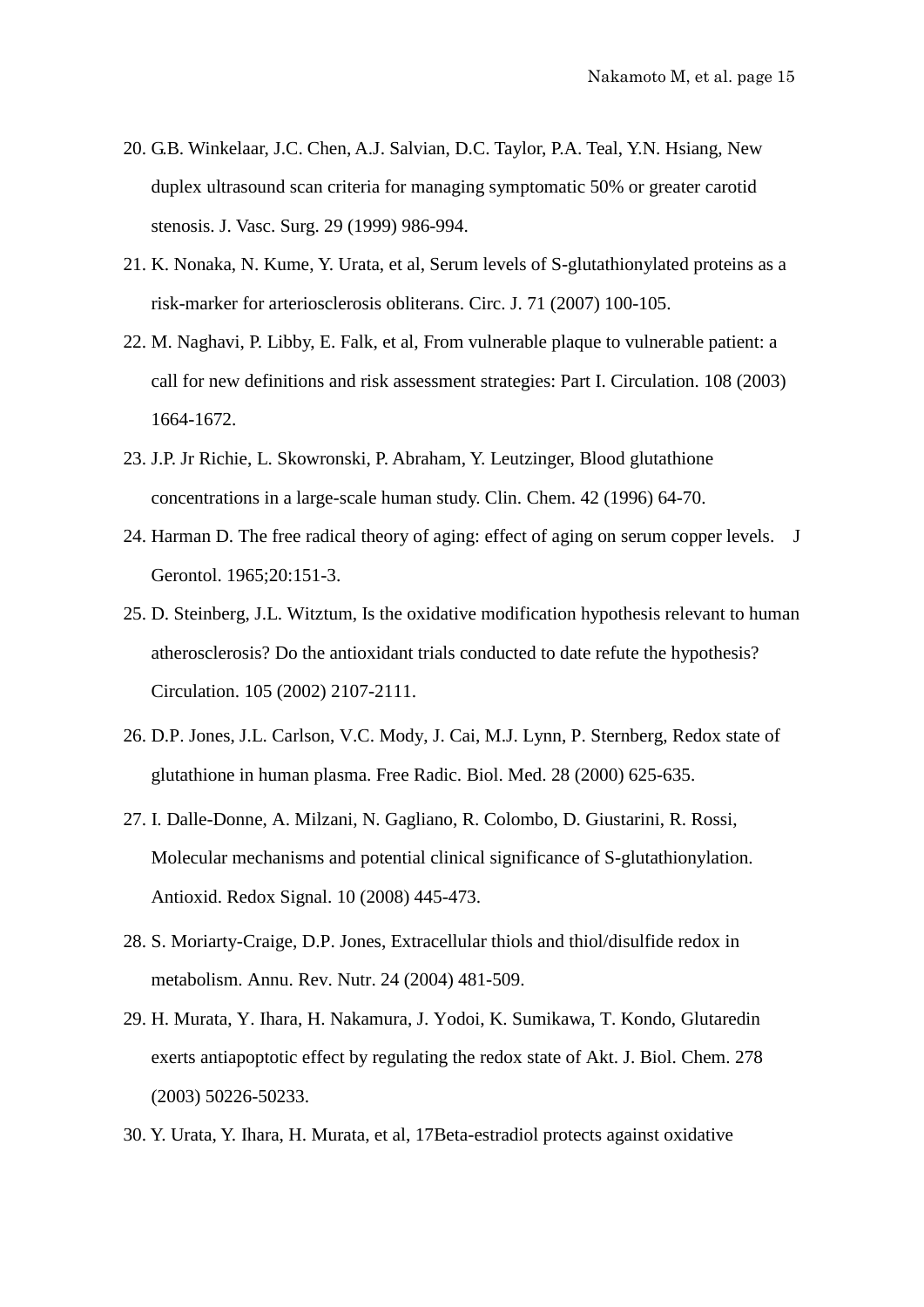stress-induced cell death through the glutathione/glutaredoxin -dependent redox regulation of Akt in myocardiac H9c2 cells. J. Biol. Chem. 281 (2006) 13092-13102.

- 31. T. Mannami, M. Konishi, S. Baba, N. Nishi, A. Terao, Prevalence of asymptomatic carotid atherosclerotic lesions detected by highresolution ultrasonography and its relation in cardiovascular risk factors in the general population of a Japanese city. The Suita study. Stroke. 28 (1997) 518-525.
- 32. H. Hashimoto, K. Kitagawa, H. Hougaku, et al, C-reactive protein is an independent predictor of the rate of increase in early carotid atherosclerosis. Circulation. 104 (2001) 63-67.
- 33. P. Libby, Inflammation in atherosclerosis. Nature. 420 (2002) 868-874.
- 34. W. Takahashi, T. Ohnuki, K. Honma, S. Kawada, S. Takagi, The significance of multiple risk factors for early CS in Japanese subjects. Intern. Med. 46 (2007) 1679-1684.
- 35. E. Profumo, B. Buttari, M.E. Tosti, et al, Association of intracellular pro- and anti-inflammatory cytokines in peripheral blood with the clinical or ultrasound indications for carotid endarterectomy in patients with carotid stenosis. Clin. Exp. Immunol. 152 (2008) 1200-1206.
- 36. H. Kunte, N. Amberger, M.A. Busch, R.I. Rückert, S. Meiners, L. Harms, Markers of instability in high-risk CS plaques are reduced by statins. J. Vasc. Surg. 47 (2008) 513-522.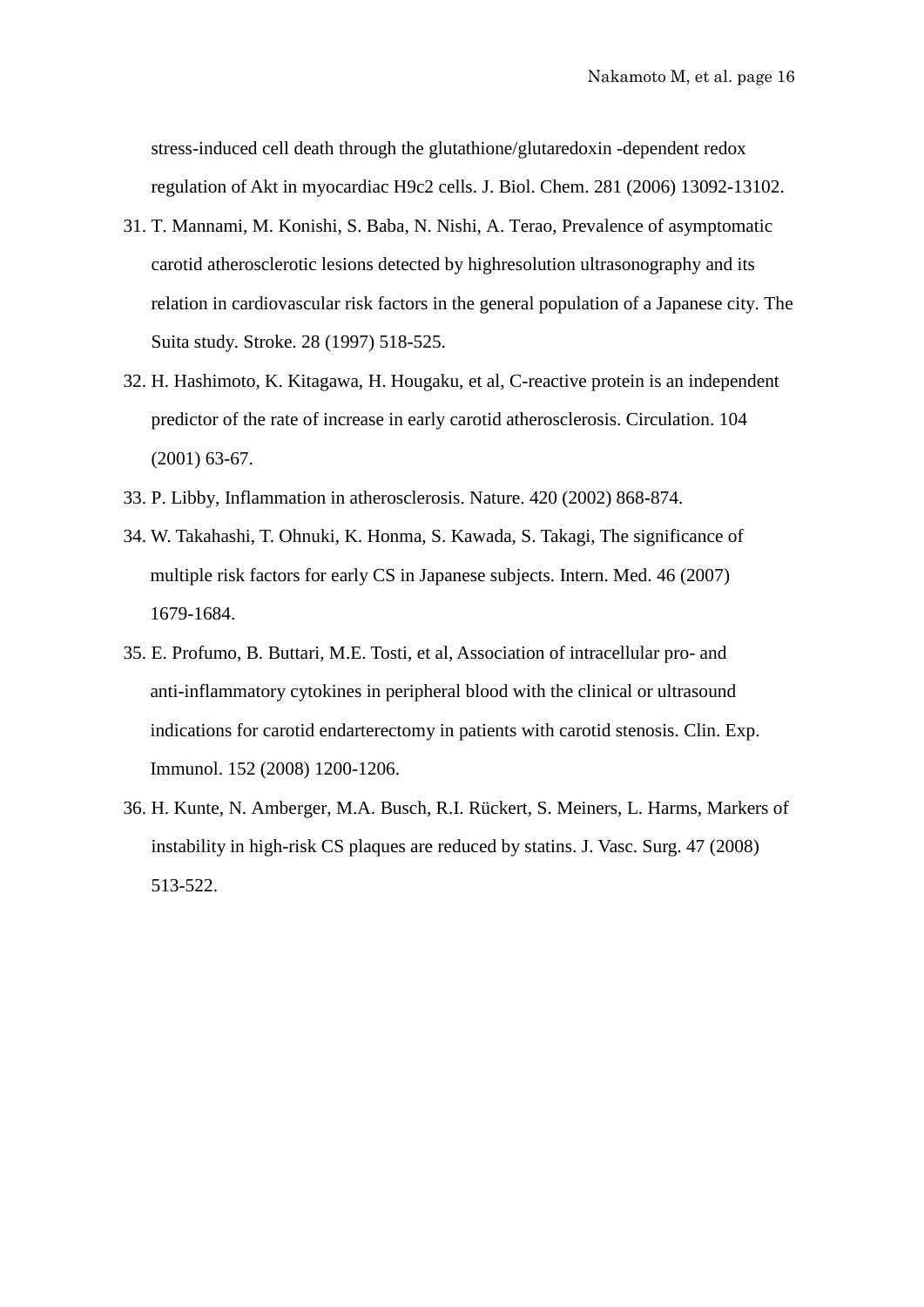|                                   | <b>Control</b> | <b>Carotid stenosis</b> |  |
|-----------------------------------|----------------|-------------------------|--|
|                                   | $(n=20)$       | $(n=54)$                |  |
| Age $(y)$                         | $65 + 12$      | $68 + 8$                |  |
| <b>Sex (Male/Female)</b>          | 11/9           | 44/10                   |  |
| <b>Hypertension</b>               | 7(35)          | $47(87)$ *              |  |
| <b>Diabetes</b>                   | 13(65)         | 33(61)                  |  |
| <b>Dyslipidemia</b>               | 13(65)         | 27(50)                  |  |
| <b>Cardiovascular diseases</b>    | 2(10)          | 13(24)                  |  |
| <b>Peripheral artery diseases</b> | 1(5)           | 3(6)                    |  |
| <b>Current smoking</b>            | 1(5)           | $21(39)$ *              |  |

## **Table 1. Clinical characteristics of patients**

**\****p* **<0.05** *vs* **Control**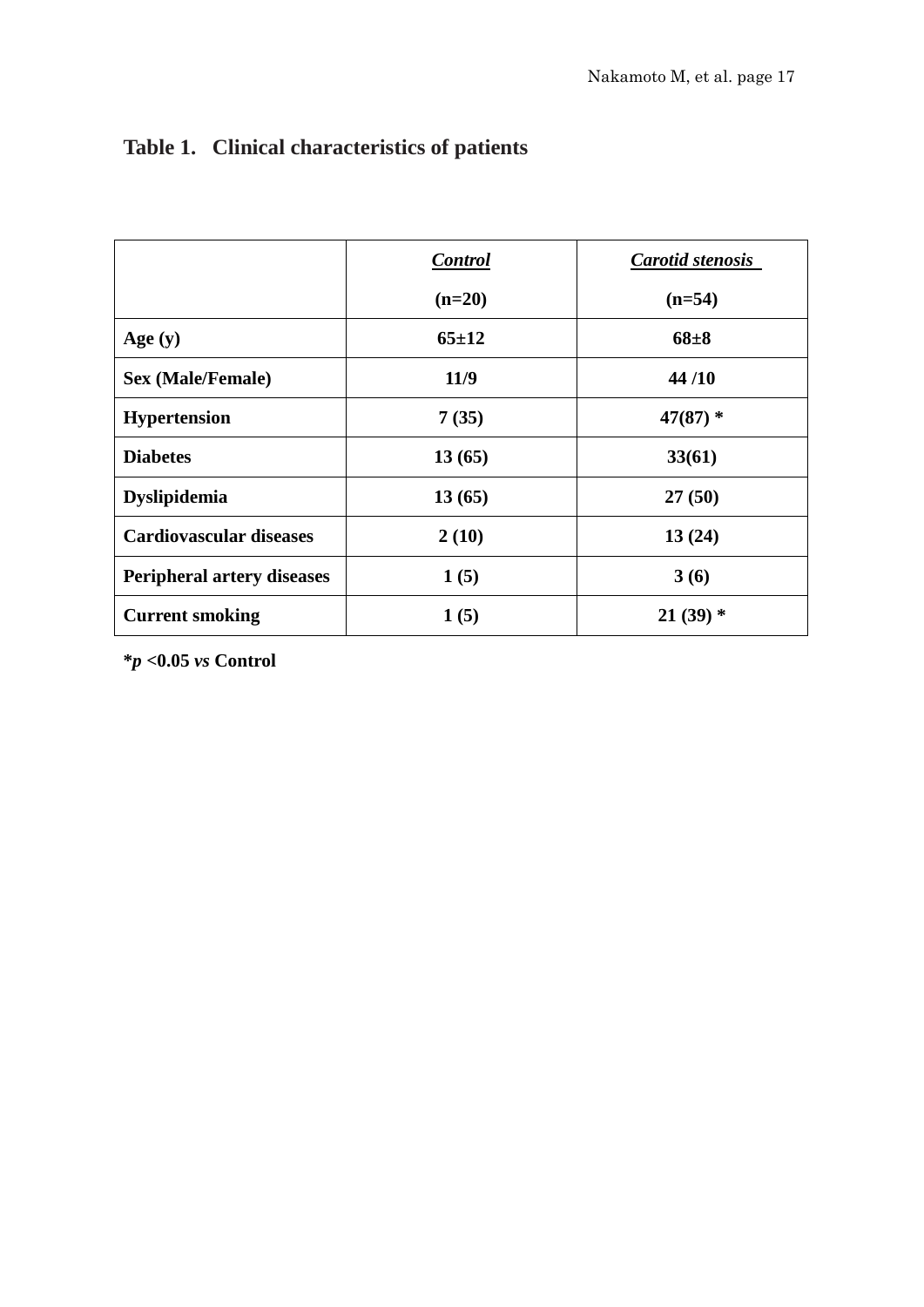| <b>Variables</b>                   | Coefficient | <b>Standard error</b> | <i>p</i> -value |
|------------------------------------|-------------|-----------------------|-----------------|
| <b>S-Glutathionylated proteins</b> | 0.067       | 0.02                  | 0.001           |
| Hypertension*                      | 0.24        | 0.08                  | 0.004           |
| Diabetes*                          | 0.03        | 0.07                  | 0.638           |
| Dyslipedemia*                      | $-0.09$     | 0.07                  | 0.204           |
| Cardiovascular diseases*           | 0.11        | 0.09                  | 0.253           |
| Peripheral artery diseases*        | 0.02        | 0.16                  | 0.900           |
| Current smoking*                   | 0.15        | 0.08                  | 0.047           |

### **Table 2. Ordinal logistic regression model for carotid stenosis**

**\* Positives are defined as 1, and negatives are defined as 0.**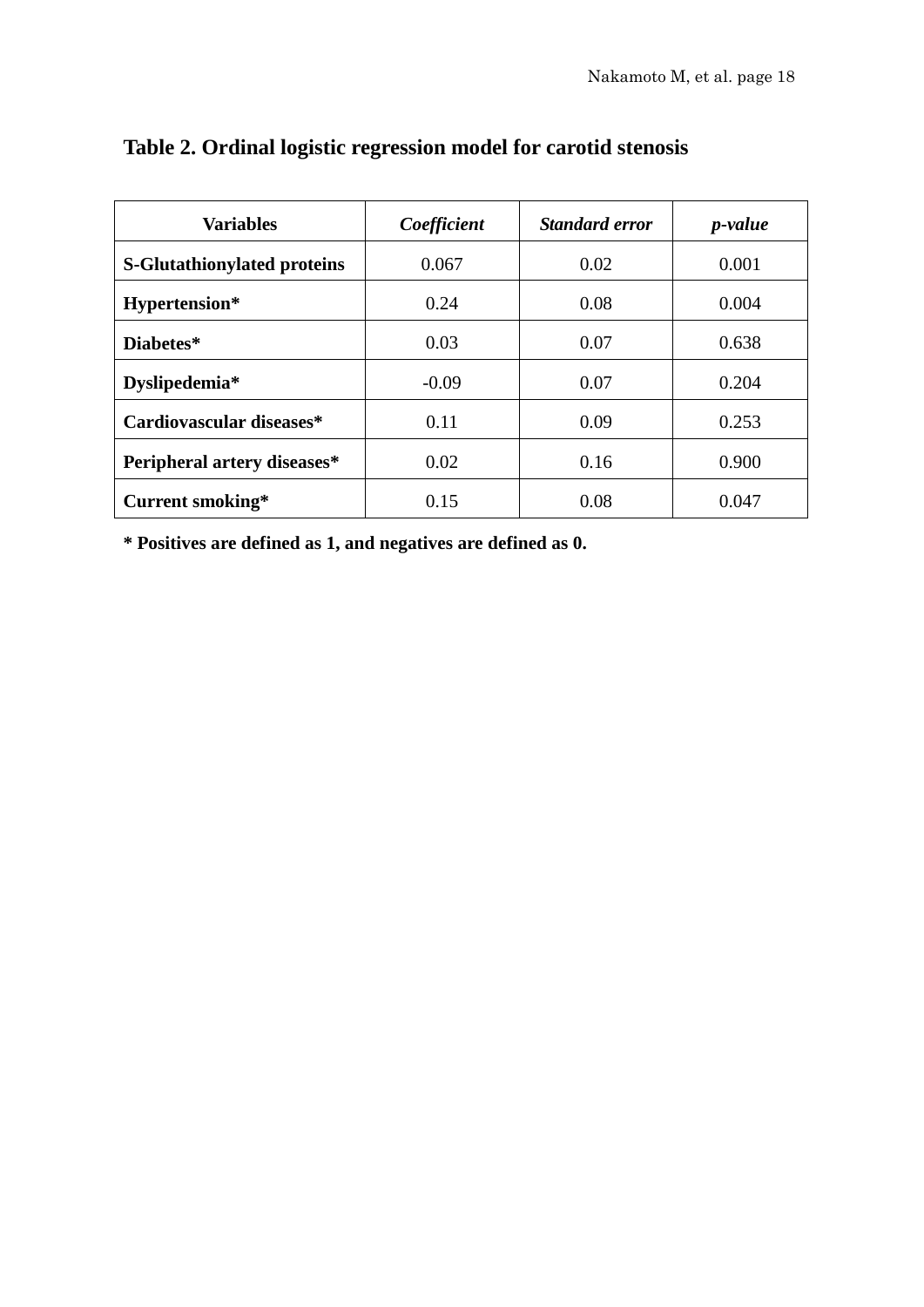#### **Figure Legends**

**Figure 1.** *S-glutathionylation of proteins. A*) S-glutathionylation of proteins was induced *in vitro* by exposure to 100 nmoles  $H_2O_2$  (lane 2), but it was reversed by the addition of DTT (lane 3). **B**) An antibody against S-glutathionylated bovine serum albumin (GSS-BSA) reacted with the S-glutathionylated proteins in serum from both a patient with carotid artery stenosis (lane 2) and a patient with arteriosclerosis obliterans (lane 3). The specificity of the antibody was confirmed by stripping with β-mercaptoethanol (the right image). *C*). The Anti-GSS-BSA also reacted with with S-glutathionylated transferrin (GSS-transferrin, lane 2), but did not react with the intact form of transferrin (lane 1, the left image). Again, the stripping of membrane with β-mercaptoethanol showed a negative reaction with the anti-GSS-BSA antibody (the right image).

**Figure 2.** *Immunoblot analysis of S-glutathionylated proteins in serum. A*) The images show the increased level of S-glutathionylated proteins in serum from CS patients compared to control subjects. *B*) Semi-quantitative measurement showed that the intensity of the S-glutathionylated proteins of 35-250 kDa (as marked) was significantly higher in CS patients than in control subjects.

**Figure 3.** *S-glutathionylated proteins in CS patients with different stages and types of disease. A*) The serum levels of *S*-glutathionylated proteins did not differ significantly among patients with mild, moderate, and severe stages of CS, although the levels of *S*-glutathionylated proteins at all stages of CS were significantly higher than in control subjects without CS. The levels of S-glutathionylated proteins did not significantly differ between patients with stable and unstable CS (*B*) or between patients with symptomatic and asymptomatic CS (*C*).

**Figure 4.** *Detection of oxidative damage to DNA, lipids, and proteins in carotid artery*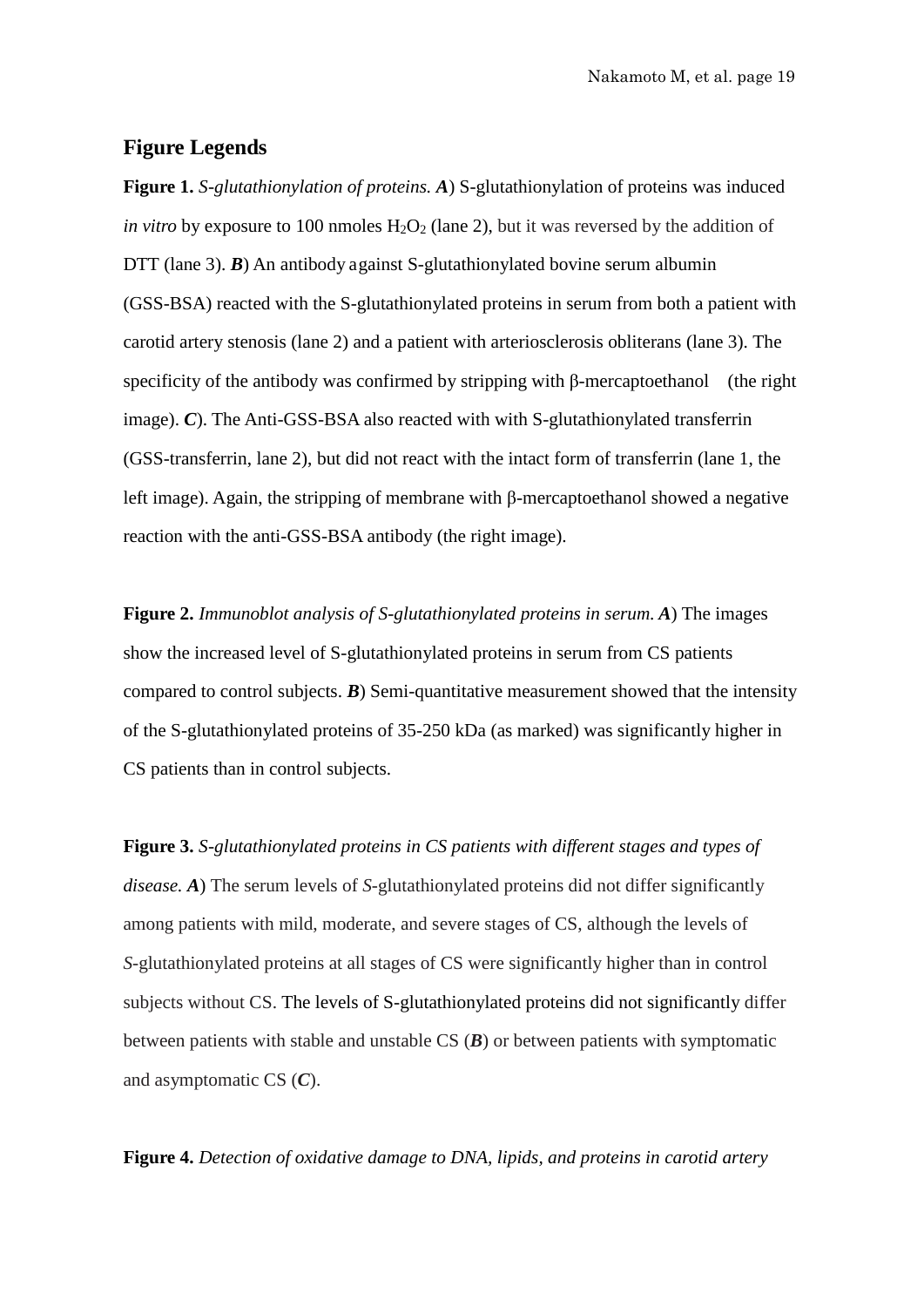*tissue by immunohistochemical staining.* The expression of oxidative stress markers for DNA (8-OHdG, upper), lipids (4HNE, middle), and proteins (dityrosine, lower) were clearly detected in the carotid artery tissue from patients with CS (left panel), but these markers were negative or low in carotid artery tissue from control subjects.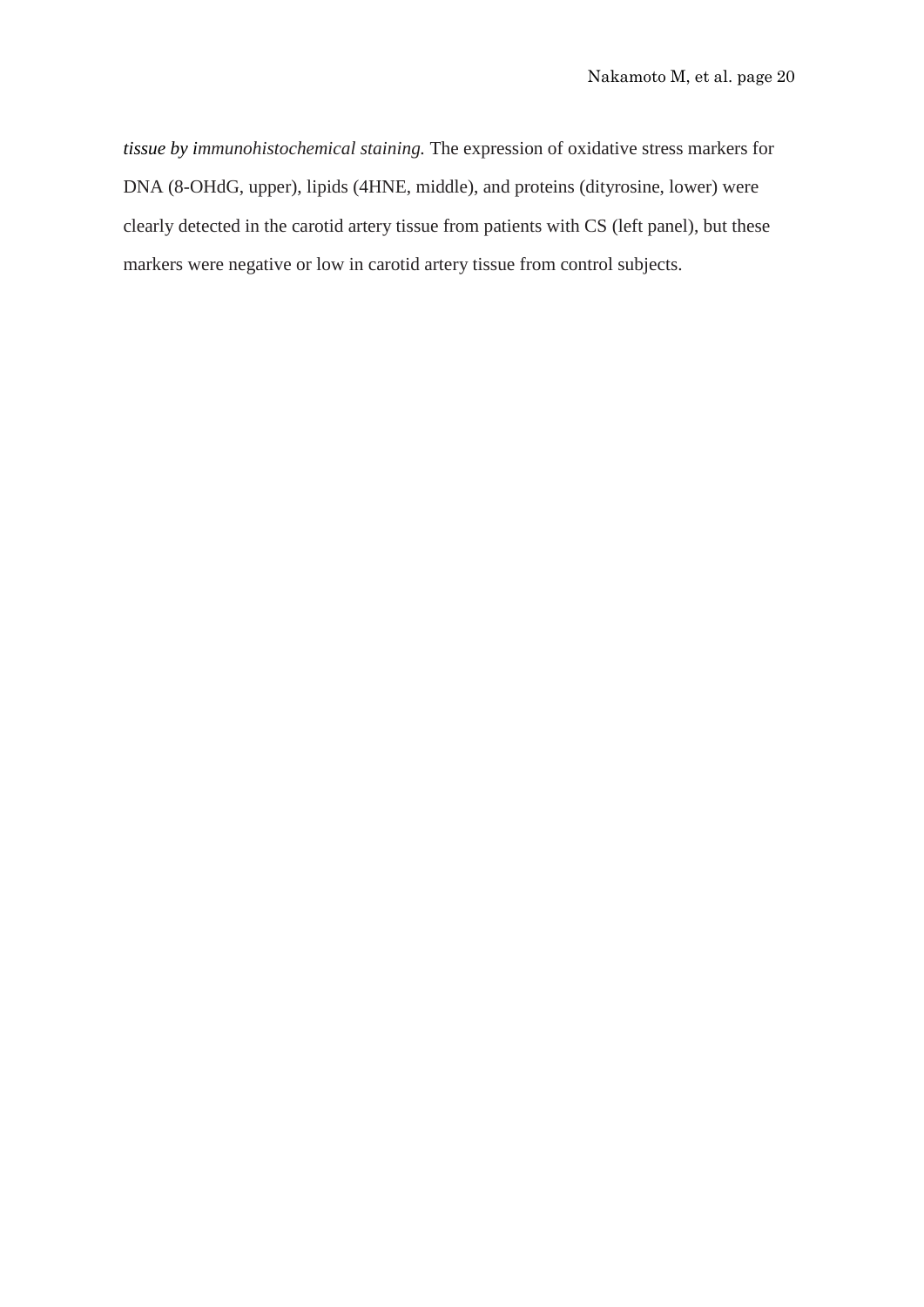# **Figure 1.**

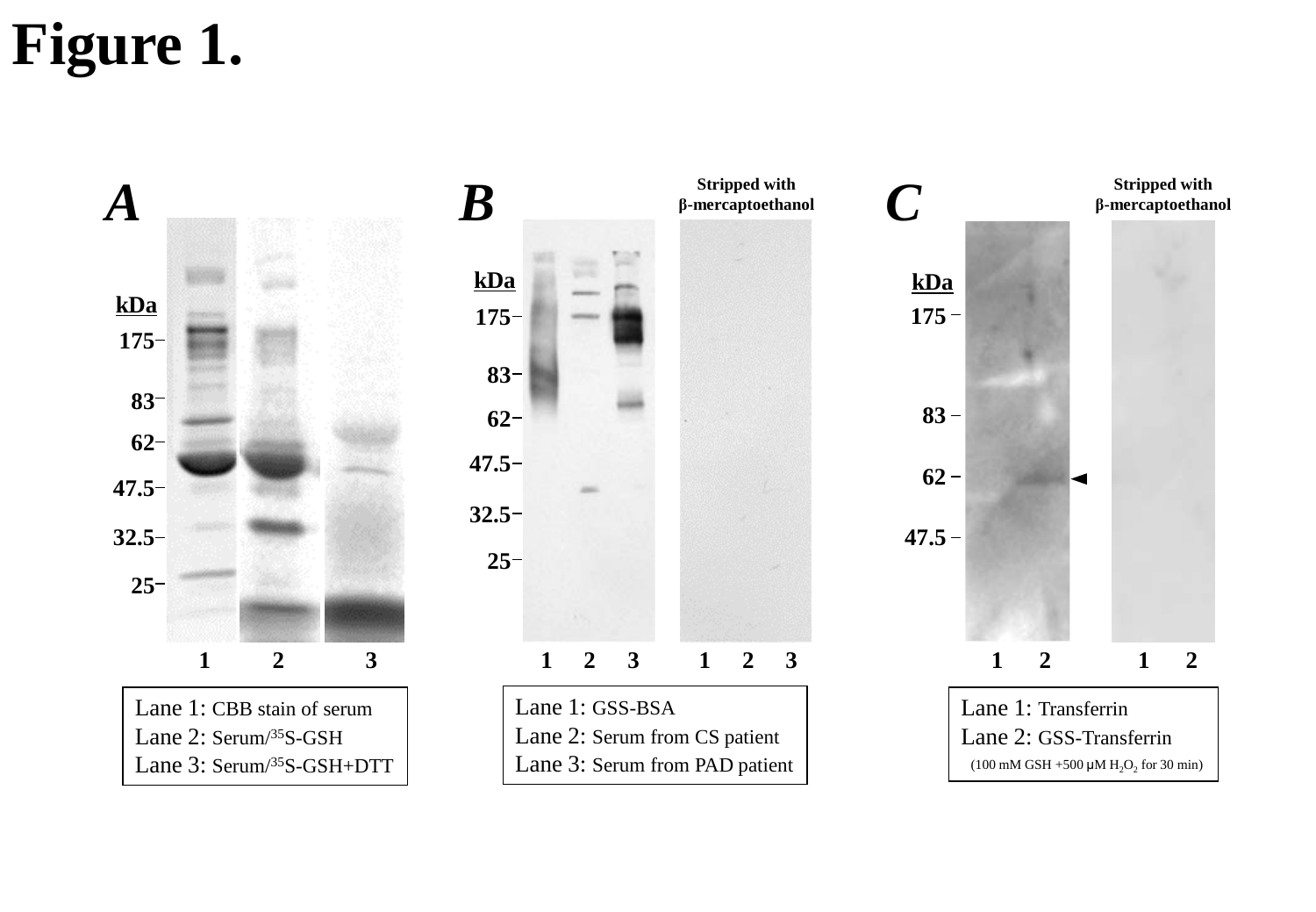## **Figure 2.**

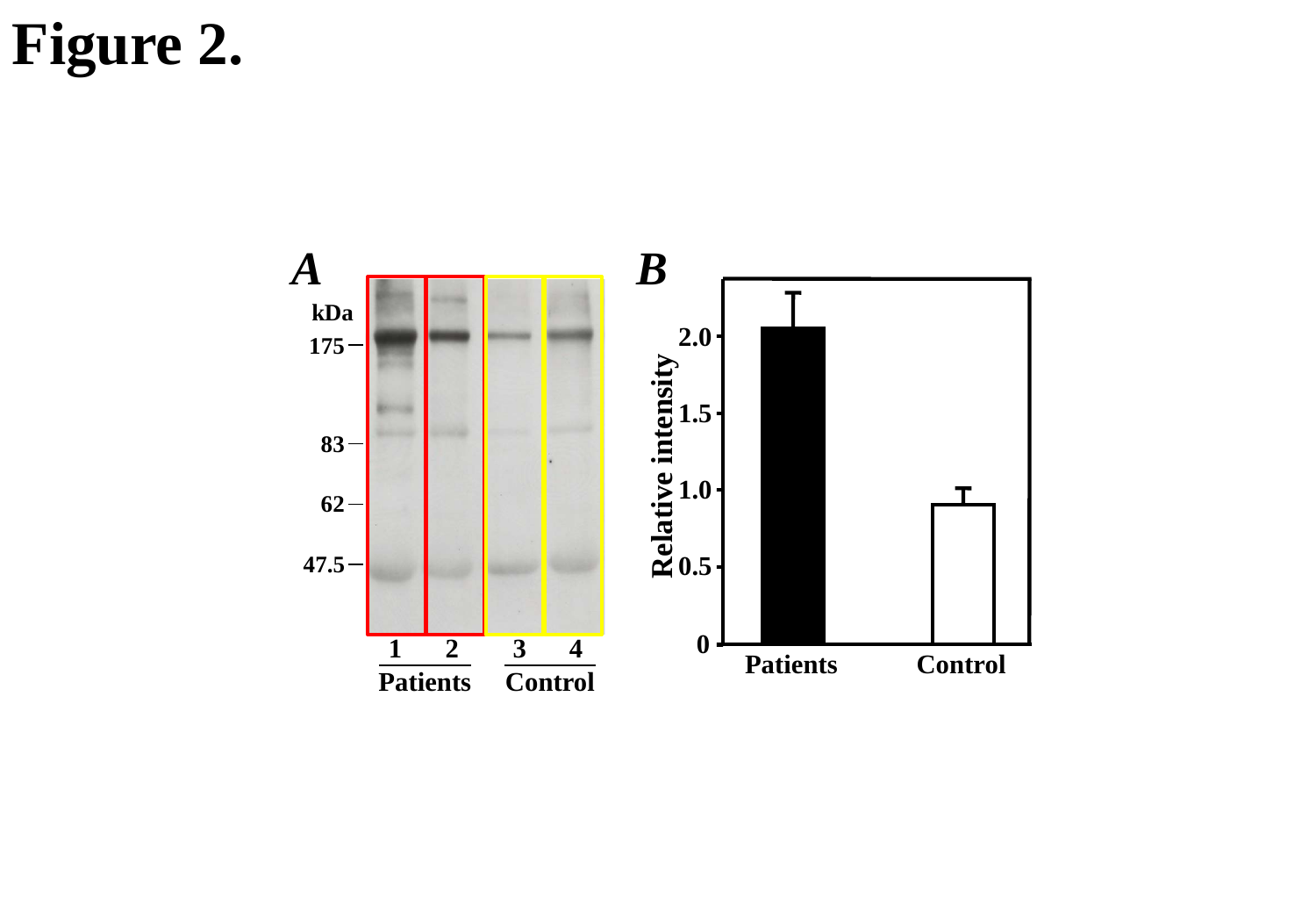**Figure 3.**